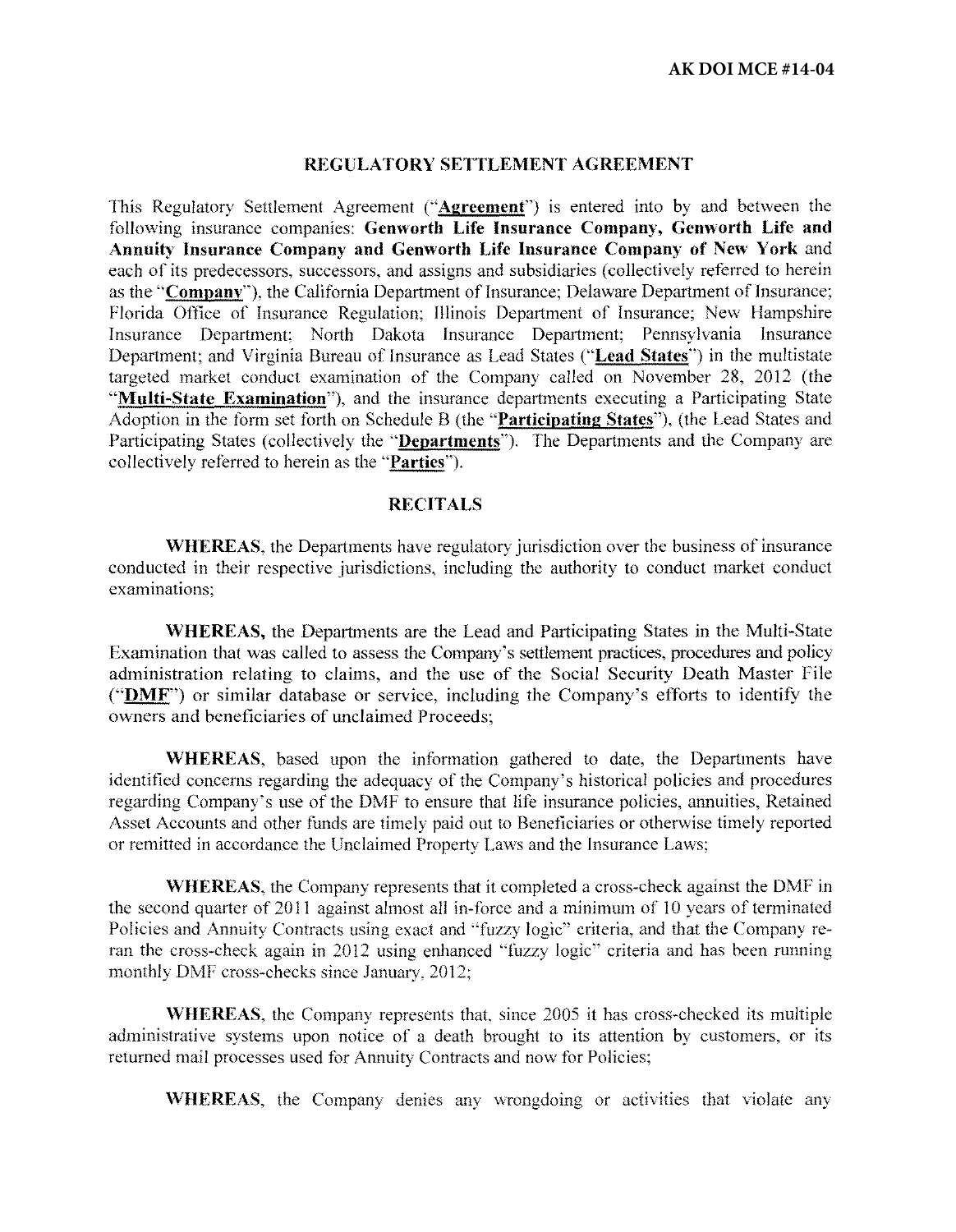Insurance Laws in the jurisdiction of each Department or any other applicable laws, but in view of the complex issues raised and the probability that long-term litigation and/or administrative proceedings would be required to resolve the disputes between the Parties hereto, the Company and the Departments' desire to resolve the differences between the Parties as to the interpretation and enforcement of Insurance Laws and all claims that the Departments have asserted or may assert with respect to the Company's claim settlement practices related to the use of the DMF;

**WHEREAS,** the Company has cooperated with the Departments and its examiners in the course of the Multi-State Examination by making its books and records available for examination, and its personnel and agents available to assist as requested by the Departments and the Company represents that at all times relevant to this Agreement, the Company and its officers, directors. employees, agents, and representatives acted in good faith; and

**WHEREAS,** the Company represents that it voluntarily initiated a program to compare ''Insured" information against the DMF and use good faith efforts to locate Insureds and Beneficiaries.

**NOW, THEREFORE,** the Parties agree as follows:

- 1 . **Defined Terms.** Those capitalized terms in this Agreement not otherwise defined in the text shall have the following meanings:
	- a. **"Accountholder''** means the owner of a "Retained Asset Account.''
	- b. **'"Annuity Contract"** means a fixed or variable annuity contract other than a fixed or variable annuity contract issued (I) in connection with an employment based plan subject to the Employee Retirement Income Security Act of 1974; or (2) to fund an employment-based retirement plan, including any deferred compensation plans.
	- c. **"Annuity Contract Owner"** means the owner of an Annuity Contract.
	- d. **"Beneficiary" or "Beneficiaries"** means the party or parties entitled or contingently entitled to receive the Proceeds from a Policy, an Annuity Contract, or a Retained Asset Account.
	- e. **"Company Records"** means in-force and certain lapsed Policies, Annuity Contract and Retained Asset Account information maintained on the Company's administrative systems or the administrative systems of any thirdparty retained by the Company. as opposed to sueh information being maintained by a group life insurance customer or some other third party retained by the group customer. Company Records does not include lapsed Policies that have been compared against the DMF for eighteen (18) months following the lapse date of the applicable policy.
	- f. **·'Date of Death"** means the date on which an Insured has died.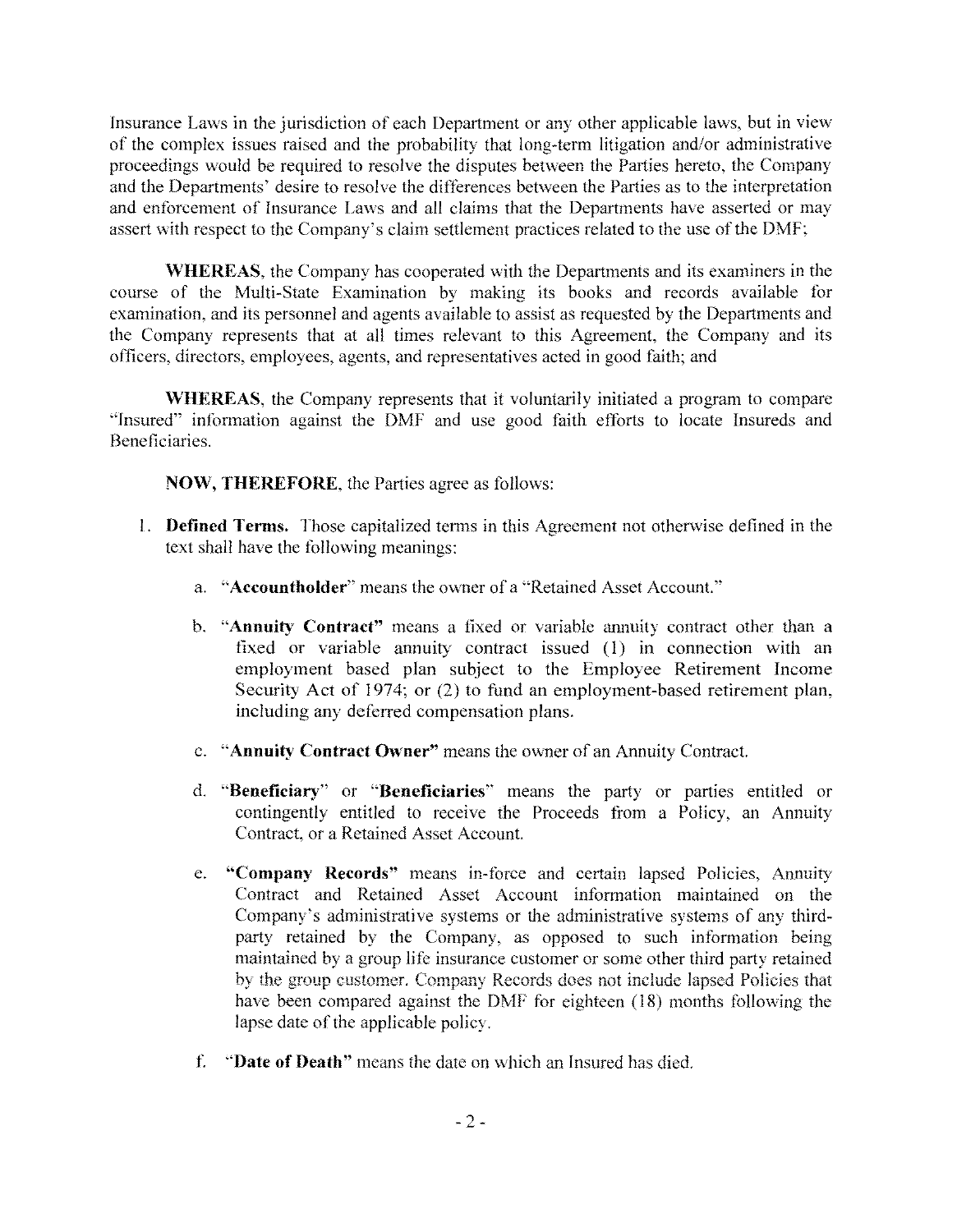- g. **"Date of Death Notice"** means the date the Company first has notice of the Date of Death of an Insured. For purposes of this Agreement, Date of Death Notice shall include, but not be limited to, the date the Company receives infotmation of a DMF match or any other source or record maintained or located in Company Records indicating the Death of an Insured
- h. **"DMF"** means a version of the United States Social Security Administration's Death Master File or any other database or service that is at least as comprehensive as the United States Social Security Administrations Death Master File for determining that a person has reportedly died.
- 1. **"DMF Match"** means a match of an Insured contained in the Company Records to a unique biological individual listed in the DMF under the criteria provided in the attached Schedule A.
- J. **"Effective Date"** means the date this Agreement has been executed by the Company, each of the Departments of Insurance of California, Delaware. Florida, Illinois, Pennsylvania, New Hampshire, Virginia, and North Dakota (the **'·Lead Departments")** and the Departments of at least fourteen (14) "Participating States".
- k. **Exception** means a fact situation described in subparagraphs i. iii. below which serves to exclude the Proceeds from payment to a beneficiary or escheatment as a result of a DMF Match:
	- 1. for death benefits under a Policy, Annuity Contract and Retained Asset Account: (a) the individual identified in the Date of Death Notice as the Insured is either alive or not the Insured; (b) the Policy was not in force at the Date of Death; (c) there is no death benefit due and payable upon death due to. among other things: (i) the application of a contestability period, (ii) the existence of an exclusionary event or (iii) pending litigation; (d) the beneficiary is a minor and unable to accept payment of the Proceeds under applicable the Uniform Transter to Minors Act; (e) the death benefit under an Annuity Contract is within the five (5) year deferral period under the Internal Revenue Code and the Beneficiary has indicated an intent to defer;  $(f)$  the death indicated was the first of two Insureds or Annuity Contract Owners to die under a second-to-die policy;  $(g)$  the dormancy period has not expired; (h) claims received under non-Recordkeeper group life insurance or annuity contracts (including group life insurance or annuity certificates issued where the Company lacks and/or is unable to obtain sufficient information necessary to determine that a life insurance or annuity benefit is due or is unable to determine the benefit amount without contacting a third party; (i) the foll value of any benefits due and payable upon death bas in fact been remitted to the Beneficiary or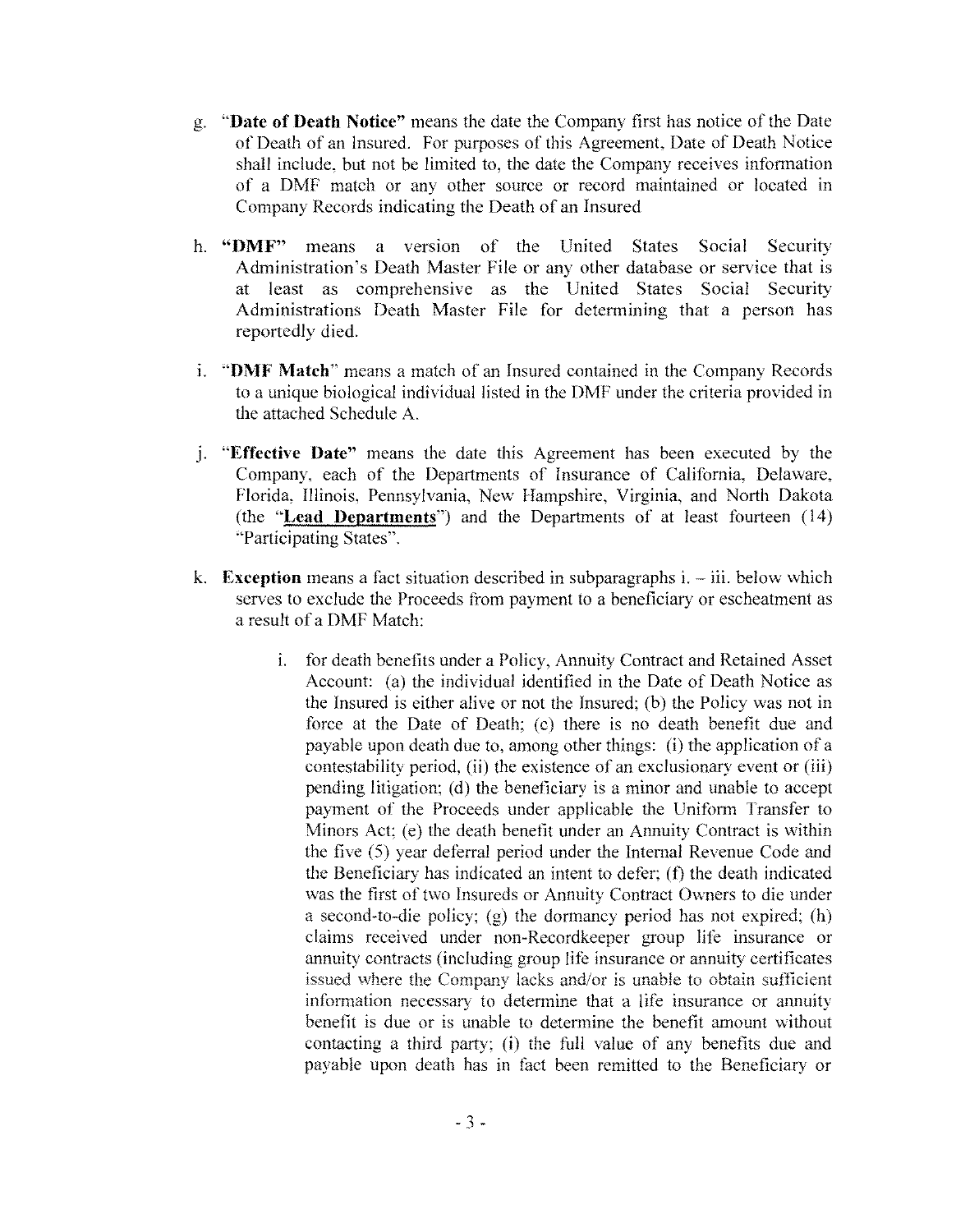reported and remitted as Unclaimed Property to the affected jurisdiction(s);

- ii. for Annuities that have reached their Maturity Date: (a) there is no benefit due and payable on the Maturity Date; (b) documented contact has occurred with the Annuity Contract Owner including but not limited to a request by the Annuity Contract Owner to change the designation of a Beneficiary, Annuity Contract Owner or annuitant, a non-automated request to reallocate the value of the Annuity Contract among variable investment options, or a non-automated request to renew or change a fixed interest guarantee period under the Annuity Contract; (c) the Annuity Contract Owner has taken action which is inconsistent with the desire to annuitize; (d) the value of the Proceeds payable upon Maturity Date is the subject of pending litigation; and/or (e) the full value of any benefits due and payable upon the Maturity Date has in fact been remitted to the Annuity Contract Owner or Beneficiary or reported and remitted as Unclaimed Property to the affected jurisdiction(s);
- iii. for Retained Asset Accounts: (a) the Accountholder has taken affirmative action in respect to the Retained Asset Account that is inconsistent with abandonment (automatic financial or administrative transactions, including automated deposits or withdrawals prearranged by the account ovmer, and/or the non-receipt by the Company of returned mail shall not constitute "affirmative action" for this purpose, except to the extent where the affected jurisdiction specifically recognizes that such activity is sufficient to prevent property from being presumed abandoned); or (b) the full value of the Retained Asset Account has in fact been remitted to the Beneficiary or reported and remitted as Unclaimed Property to the affected jurisdiction(s).
- I. **"Future Settlement Agreement"** means any agreement entered into by any other insurer and the Departments concerning the subject matter of this Agreement.
- m. **'Insurance Laws'** means the insurance laws, rules and regulations in effect in each of the Departments' jurisdictions and any official guidance issued by one or more of the Departments under such laws, rules and regulations.
- n. **"Insured"** means an individual identified in a Policy. Retained Asset Account or Annuity Contract whose death entitles a beneficiary or other person to file a claim for, or otherwise receive ·'Proceeds" in accordance with the terms of the Policy, Retained Asset Account or Annuity Contract.
- o. **"Maturity Date"** means the date in an Annuity Contract that annuity payments are scheduled to begin, unless the records of the Company indicate that the Maturity Date has been extended with documented contact with the Annuity Contract Owner, or the Annuity Contract Owner has taken action with respect to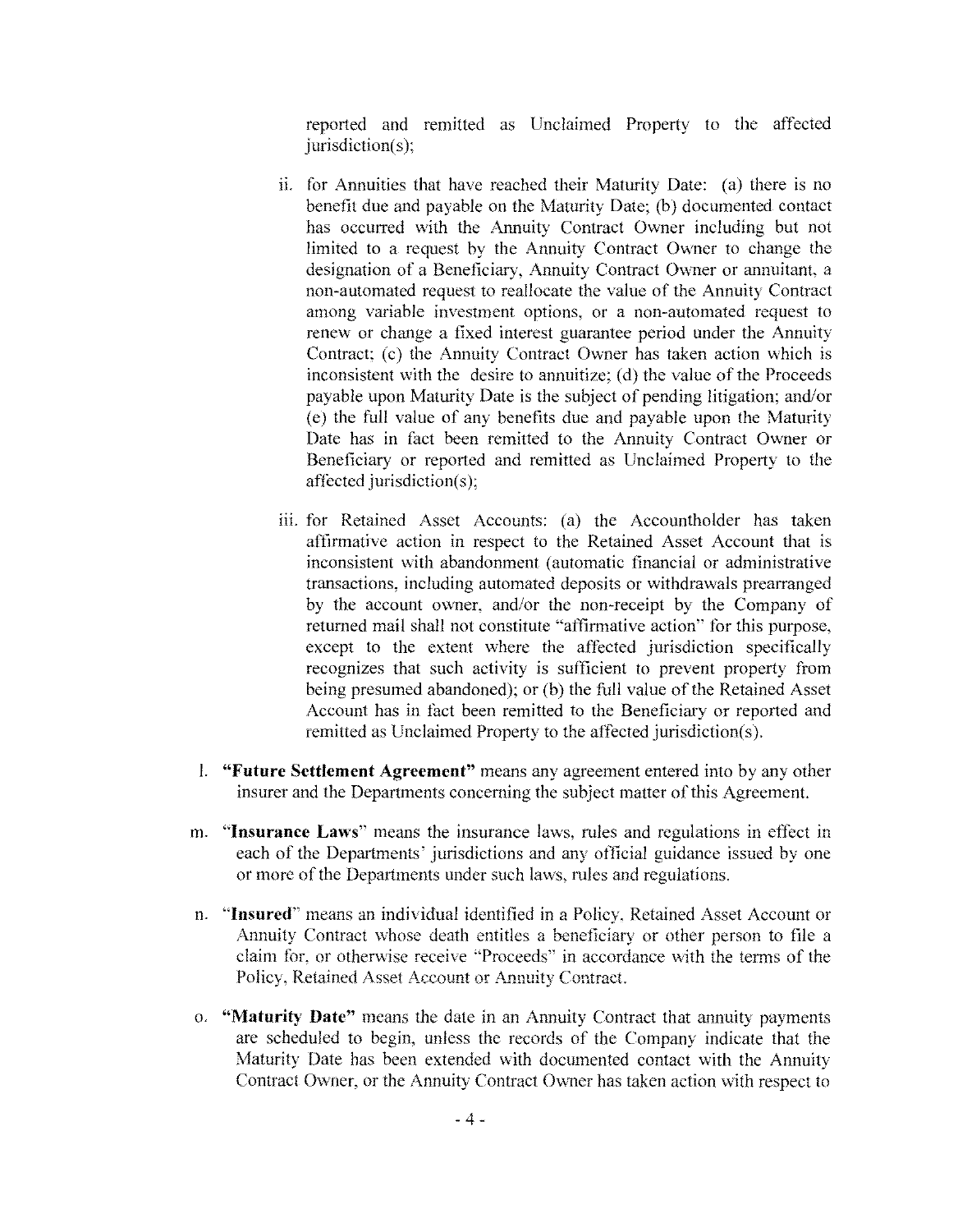the Annuity Contract that is inconsistent with a desire to annuitize. For purposes hereof, "action in respect to the Annuity Contract that is inconsistent with a desire to annuitize" shall mean a partial annuitization, a partial withdrawal of contract value (including required minimum distributions or systematic withdrawals, unless such distributions or withdrawals remain uncashed, and partial exchanges of the Annuity Contract for another annuity contract), termination or surrender of the Annuity Contract, payment of all Proceeds due, fund transfers, beneficiary changes, payment of additional annuity considerations or such Annuity Contract is a variable annuity contract that, as of the Effective Date of this Agreement, has passed its Maturity Date and the Company previously wrote a letter (the "Maturity Extension Letter") to the Annuity Contract Owner, and writes every year thereafter, advising that the Maturity Date will be extended in one year increments unless the Annuity Contract owner wishes to annuitize earlier and for which no Maturity Extension Letter is returned to the Company as undeliverable (the "Grandfathered Variable Annuity Contracts").

- p, **"Policy"** means any individual life insurance policy or endowment policy or group life insurance policy or certificate of life insurance for which the Company performs "Recordkeeping" services and provides a death benefit. The term "Policy'' shall not include credit or mortgage life insurance policies or certificates issued thereunder, other group life insurance policies or certificates issued thereunder where the Company does not perform Recordkeeping functions; or any benefits payable under accidental death or health coverages including but not limited to disability and long term care arising from the reported death of a person insured under such coverages.
- q. **"Proceeds"** means the benefits payable under a Policy, Annuity Contract or Retained Asset Account of the Company.
- r. **"Recordkecping"** means the information contained in the Company's Records necessary to process a claim, including without limitation, the Insured's full name, address, date of birth, telephone number, Social Security Number. coverage eligibility, premium payment status, benefit amount and Beneficiary's infornmtion. including without limitation, the Beneficiary's full name, address, date of birth, telephone number and Social Security Number.
- s. **"Retained Asset Account"** means any mechanism whereby the settlement of Proceeds payable under a Policy or individual Annuity Contract, including, but not limited to, the payment of cash surrender value, is accomplished by the Company or an entity acting on behalf of the Company establishing an account with check or draft writing privileges, where those proceeds are retained by the Company, pursuant to a supplementary contract not involving annuity benefits.
- t. **"Thorough Search''** means that the Company shall use its best effons. as described below, to identify, and determine a current address for, and contact the Beneficiary: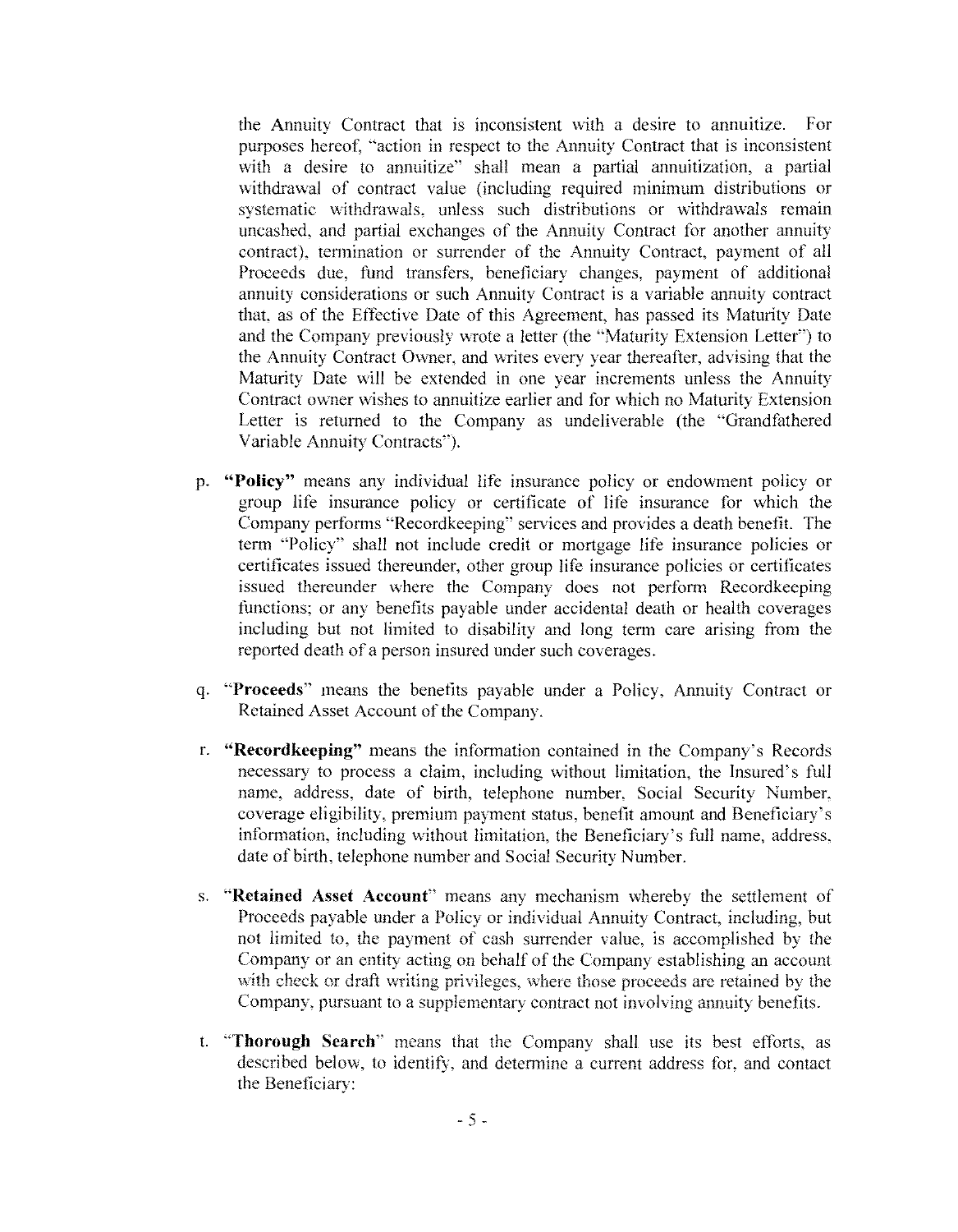- i. The Company shall make at least two (2) attempts to contact the Beneficiary in writing at the address maintained in Company Records:
	- a. Protocol for No Response to Letters
		- i. If no response to the letters in (i) above is received, the Company shall attempt to contact the Beneficiary at least two (2) times at the most current telephone number contained in the Company's Records if such a telephone number exists in the Company Records or is obtained by the Company by an online search or locator tool:
		- $\ddot{\text{1}}$ . If no response to the calls described in (a)(i) above is received or no phone number is available, the Company shall attempt to contact the Beneficiary at the most current available e-mail address, if any, that exists in the Company Records;
		- iii. **If** no response to the e-mail described in (a)(ii) above is received or no e-mail address exists in the Company Records, the Company shall conduct research to locate a more updated or accurate mailing address using a national online search or locator tool, such as Lexis Nexis, Accurint or other comparable databases and send a third and final first class letter to the Beneficiary at the address, **if** any, found by the Company using such database service;
	- b. Protocol for Returned Mail
		- 1. If any writing described in (i) above is returned as undeliverable, the Company will not be required to send any additional mailings to that address and will within thirty (30) days conduct research to locate a more updated or accurate address using a national onlinc search or locator tool, such as Lexis Nexis, Accurint or other comparable databases;
		- ii. If the Company obtains an updated address using national online search or locator tools described in (b)(i) above, the Company shall make at least two (2) attempts in writing to contact the Beneficiary at that address;
		- iii. If no response to the letters in  $(b)(i)$  or  $(b)(ii)$  above is received or there is no updated address found or the letters described in b(ii) are returned as - 6 -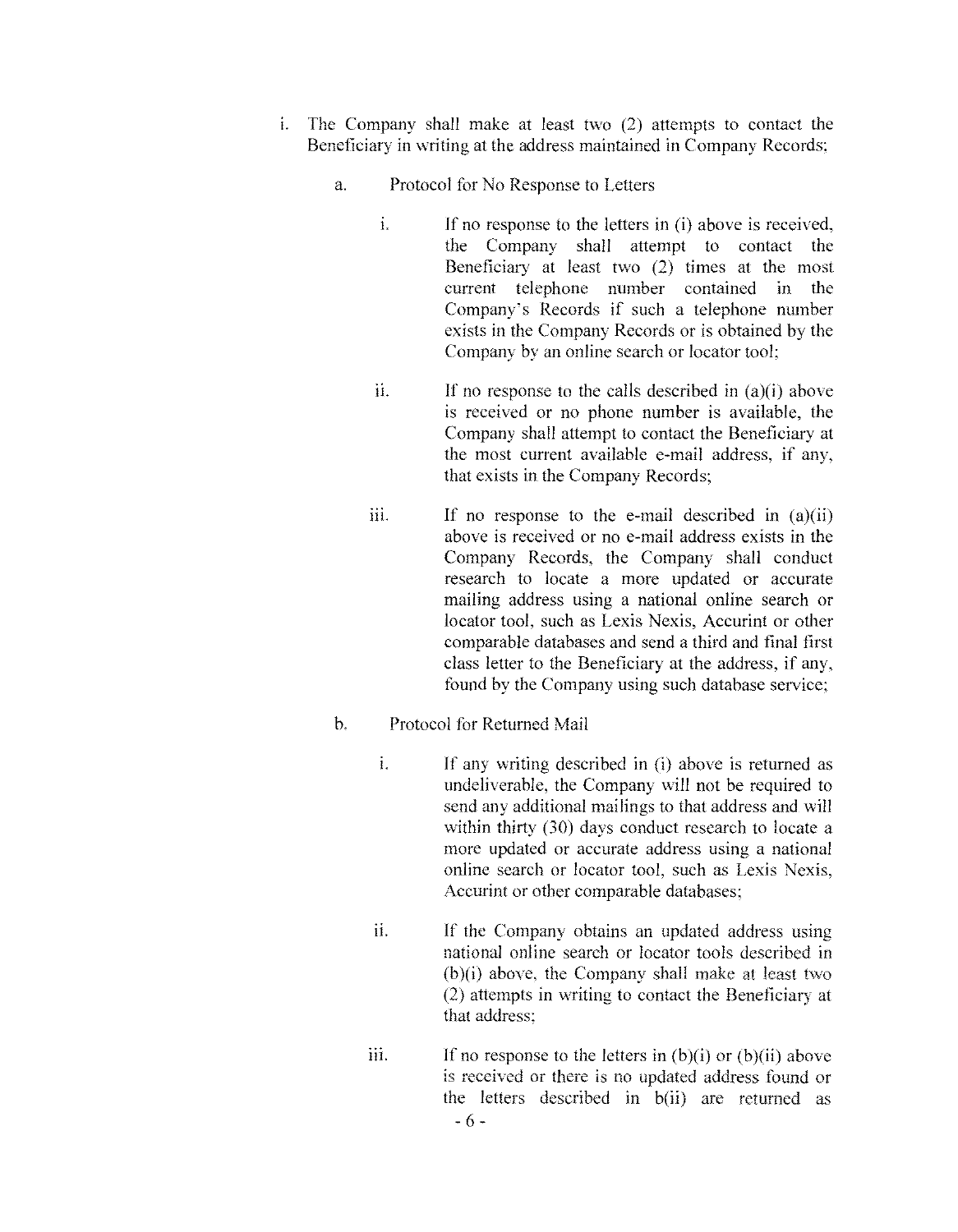undeliverable, the Company shall attempt to contact the Beneficiary at least two (2) times at the most current telephone number contained in the Company's Records if such a telephone number exists in the Company Records or is obtained by the Company by an online search or locator tool;

- $iv.$  If no response to the calls described in  $(b)(iii)$  above is received or no phone number is available, the Company shall attempt to contact the Beneficiary at the most current available e-mail address, if any, that exists in the Company Records;
- v. If no response is received by Company to the activities of (b)(iii) or (b)(iv), Company shall send a third and final first class letter to the address identified in  $(b)(i)$ , if any.
- ii. The Company shall maintain documentation of all its Thorough Search efforts.

The Company may utilize any alternative methodology to the above process to locate a Beneficiary that the Company can demonstrate to the Lead States provides equivalent or better results..

If the value of a policy, contract, or account is *de minimis* (defined as \$100 or less except for TPA Administered Life of Virginia Policies for which the limit will be \$1,000), the Company may satisfy its obligations to conduct a Thorough Search by making at least one (I) attempt to contact the Beneficiary or Beneficiaries by mail at the address indicated in the Company Records, or, if the Company Records do not identify a Beneficiary and address, may report and remit the funds to the affected jurisdiction(s) as Unclaimed Property in accordance with Unclaimed Property Laws.

Notwithstanding the foregoing, the Company's obligation to conduct a Thorough Search shall cease upon documented contact with a Beneficiary.

- u. **"TPA Administered Life of Virginia Policies"** means those life insurance policies issued by the Life of Virginia Insurance Company, predecessor in interest to Genworth Life and Annuity Insurance Company, that are subject to the terms and provisions of a 100% Coinsurance Agreement and Service Agreement both dated effective December 28, 2000 and all of which arc administered by a third party administrator.
- v. **"Unclaimed Property''** means property subject to state Unclaimed Property Laws.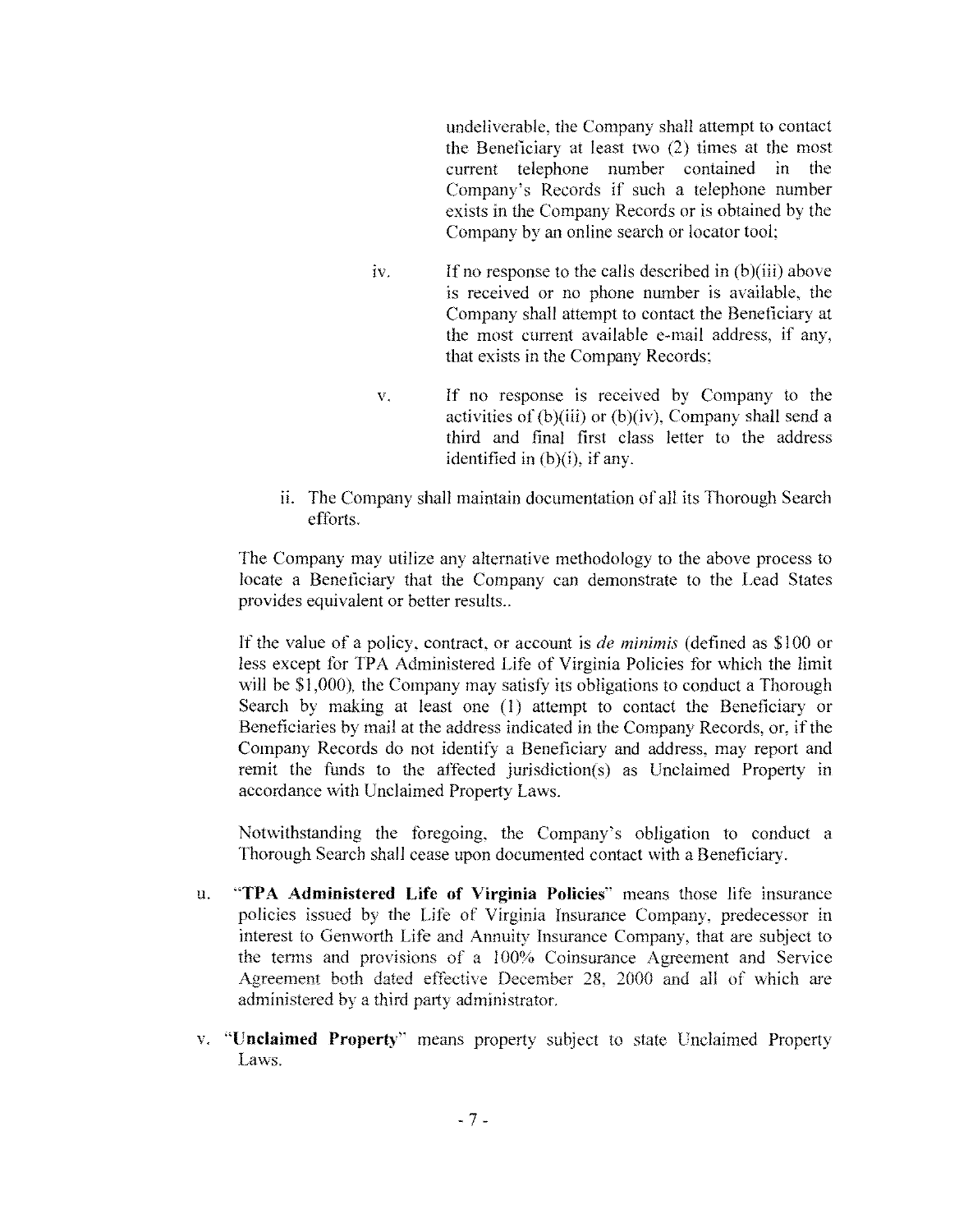- w. **"Unclaimed Property Audit Agreement"** means (i) the Global Resolution Agreement between the Company, Verus Financial, LLC and the Unclaimed Property regulators and (ii) the agreement between the Company and the Florida Department of Financial Services.
- x. **"Unclaimed Property Laws"** means the Laws, Rules and Regulations regulating unclaimed property in each of the Departments' jurisdictions that apply to insurance companies.
- 2. **Specific Business Practices and Reforms**. For the term of this Agreement, the Company will institute the following policies and procedures. or continue the same if they have been heretofore adopted, as the case may be:
	- a. Within twelve ( 12) months from the Effective Date, the Company shall. on a date certain, initially compare all Insureds in its Company Records against the complete DMF, and against any updates to the DMF at least monthly thereafter. The Company shall have no responsibility for errors. omissions or delays in information contained in the DMF or any update files. The Company shall use the comparison criteria specified in Schedule A.
	- b. If the Company is not contacted by a Beneficiary within one hundred twenty (120) days from the Date of Death Notice, the Company shall promptly commence a Thorough Search, which shall be completed within one (I) year from the Date of Death Notice. The obligation to conduct a Thorough Search under the terms of this Agreement shall not abrogate the right of the Company to complete any due diligence within the timeframe required by any applicable law.If (i) the Beneficiary cannot be located by a Thorough Search and (ii) the Company is unable to establish an Exception, it shall report and remit the Proceeds as Unclaimed Property to the affected jurisdiction(s) within three (3) or five (5) years, as applicable, from the Date of Death.
	- c. Nothing herein is intended nor shall be deemed to determine, waive or otherwise satisfy the requirements for establishing proof of death for any purpose, or to confer any rights on any party other than the Company and the Departments.
	- d. In the event of a DMF Match, such match will be deemed a Date of Death Notice for all of Company's applicable lines of business.
	- e. The Company shall include in its comparisons against the DMF individual participants under any annuity contracts that do not meet the definition of Annuity Contract set forth in Section 1(b) above, provided that the Company has not received any payroll deduction within the preceding ninety (90) days of the comparison for the individual participant. The Company shall also conduct a Thorough Search related to such annuity contracts in accordance with Section 2(b) above. In the event that the Company is unable to locate or pay the Beneficiary of such annuity contracts, however, the Company shall have no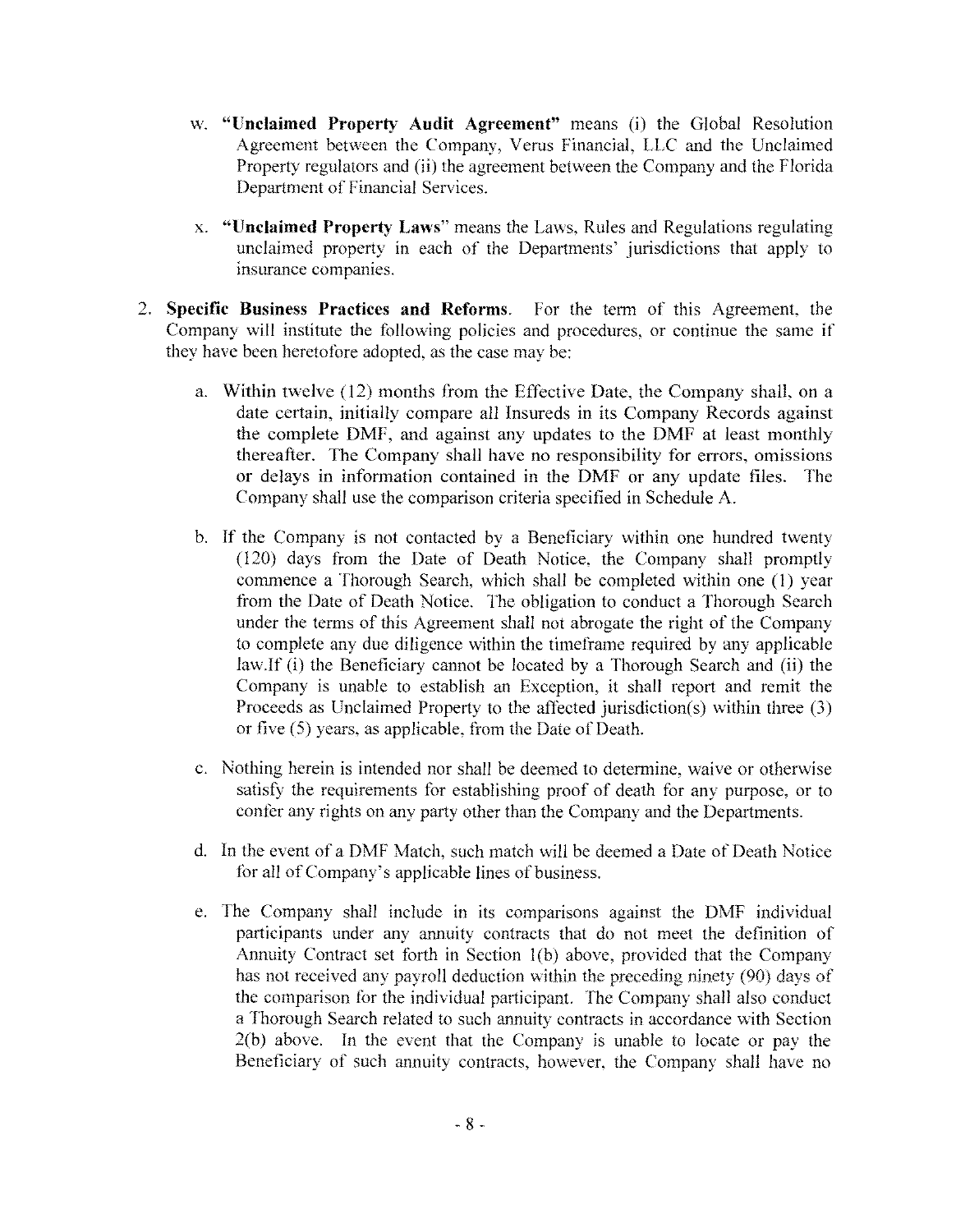obligations under this Agreement to remit any amounts related to such contracts as Unclaimed Property to any state.

- f. In the event that the Beneficiary contacts the Company as the result of a Thorough Search, the Company shall provide the appropriate claim forms or instructions, if required, to the Beneficiary to make a claim, including instructions as to the need to provide an official death certificate if consistent with law and the Policy, Annuity Contract, or Retained Asset Account. The Company reserves the right to require satisfactory confirmation of death, including a death certificate, as due proof of death. before Proceeds are paid to a Beneficiary or a Beneficiary's legal representative if consistent with law and the Policy, Annuity Contract, or Retained Asset Account. Nothing in this Agreement shall be construed to supersede the Company's right to maintain effective procedures and resources to deter and investigate fraudulent insurance acts as required by applicable law.
- g. To the extent permitted under applicable law, the Company may disclose the minimum necessary personal information about an Insured or Beneficiary to a person whom the Company reasonably believes may be able to assist the Company locate the Insured or Beneficiary or a person otherwise entitled to payment of the Proceeds, provided however, the Company shall not implement policies or practices that will or may diminish the rights of or amounts of Proceeds due to Beneficiaries under its Policies, Annuity Contracts, or Retained Asset Accounts.
- h. The Company shall conduct a Thorough Search for group life insurance policies. including group life insurance certificates issued thereunder. where a group life insurance claim is received for which the Company, from information in its administrative systems and/or the group policy claim form, is able to determine that a benefit is due and is able to determine the benefit amount, but the beneficiary cannot be identified and/or located.
- 1. Within twelve (12) months after the Effective Date of this Agreement the Company shall establish policies and procedures to ensure that:
	- 1. With respect to any Annuity Contract for which an Exception does not apply, at least two (2) first class mail letters are sent to an Annuity Contract Owner, with the first letter mailed no less than forty-five  $(45)$ days and the second letter (if no response to the first letter is made) no less than twenty (20) days prior to the Maturity Date of an Annuity Contract, that (a) identifies the options available to the Beneficiary (e.g., annuitization, extension of the Maturity Date; surrender of the Contract); and (b) notifies the Annuity Contract Owner that an extension of the Maturity Date requires affirmative consent, with the exception of Grandfathered Variable Annuity Contracts for which one Maturity Extension Letter will be sent no less than 45 days before the Maturity Date and for which no affirmative consent is required;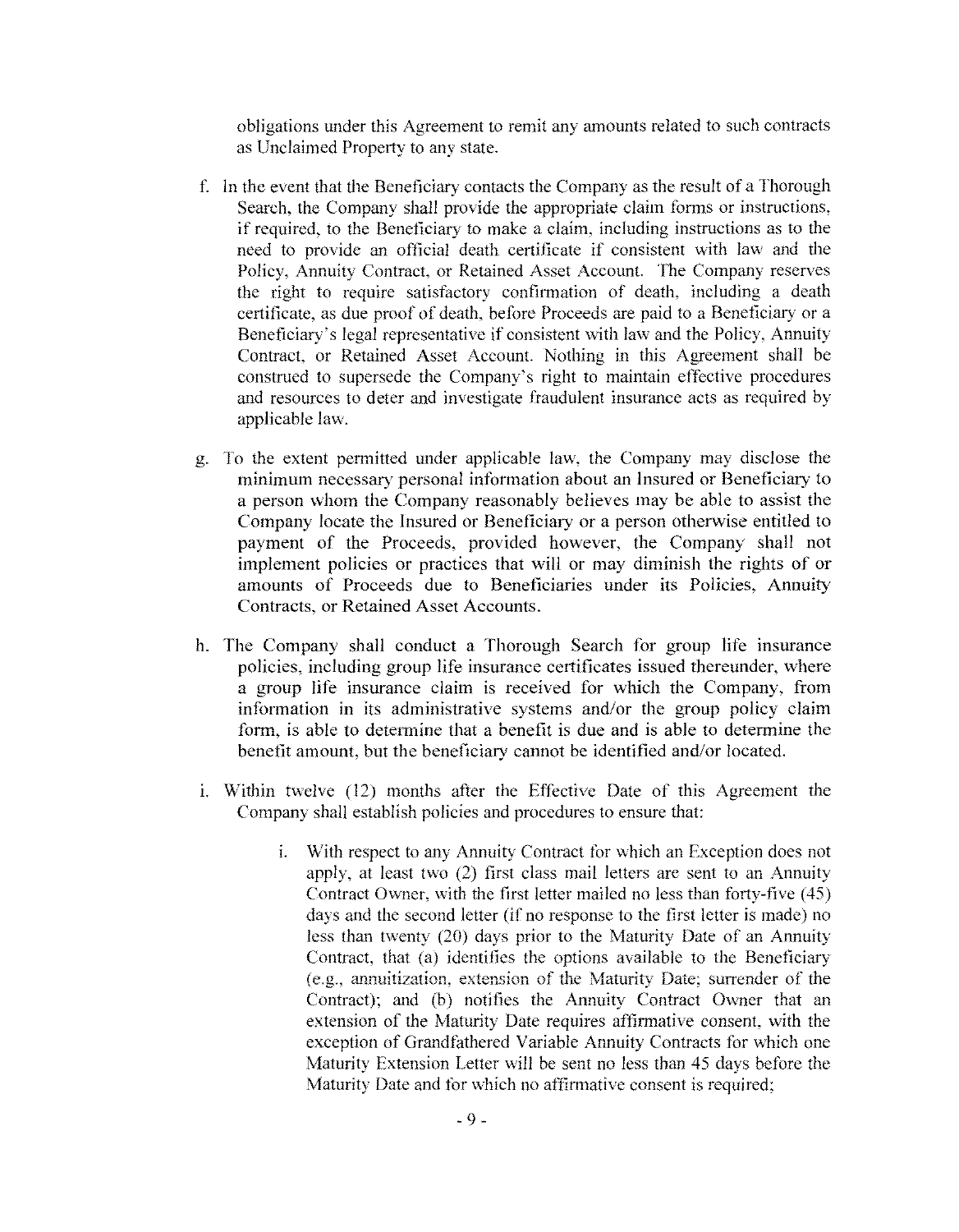- ii. if any letter described in subparagraph 2.i(i) is returned as undeliverable. the Company shall promptly conduct research to locate a more updated or accurate mailing address using a national online search or locator tool, such as Lexis Nexis, Accurint or other comparable database and send a final first class letter to the Annuity Contract Owner at the address, if any. found by the Company using such database service;
- iii. with the exception of Grandfathered Variable Annuity Contracts, an affirmative request by an Annuity Contract Owner or authorized representative shall be required by the Company before a Maturity Date is extended, and such request will be recorded in the Company's books and records;
- iv. with the exception of a Grandfathered Variable Annuity Contract. if the Company's letters described in subparagraphs i and/or ii above are not returned to the Company as undeliverable and the Company receives no response to the letters, the Company will effect the Annuity Contract's annuity maturity contractual default option as soon as reasonably practicable. but in no event more than sixty (60) days following the Maturity Date, unless the Annuity Contract expressly requires otherwise, in which case the Company will administer the Annuity Contract in accordance with its terms.
- j. The Company shall ensure that all Retained Asset Accounts are monitored for inactivity and each Accountholder is notified that the failure to make a withdrawal from the account or to respond to communications from the Company may cause the account to be declared dormant and subject to escheat based on the last documented contact with the Accountholder or the Accountholder's authorized representative. The value of the Retained Asset Account(s) shall be the value of the account as of the date the property is paid to the Accountholder or reported and remitted to the affected jurisdiction(s).
- k. A Thorough Search for a Beneficiary of a Retained Asset Account or an Accountholder, as appropriate, shall commence following the passage of three (3) or five (5) years in accordance with the Unclaimed Property Laws of the affected jurisdiction after the later of: (i) the date that the Accountholder last initiated a financial or administrative transaction or (ii) the last Accountholderauthenticated response to the Company that is documented on the Company's books and records. Jn the event that, within one (I) year after the commencement of the Thorough Search, the Company is unable to locate a Beneficiary or Accountholder and is unable to establish an Exception it shall report and remit the Proceeds of the Retained Asset Account as Unclaimed Property to the affected jurisdiction(s) in accordance with the Unclaimed Property Laws.
- l. Within twelve ( 12) months after the Effective Date of this Agreement, the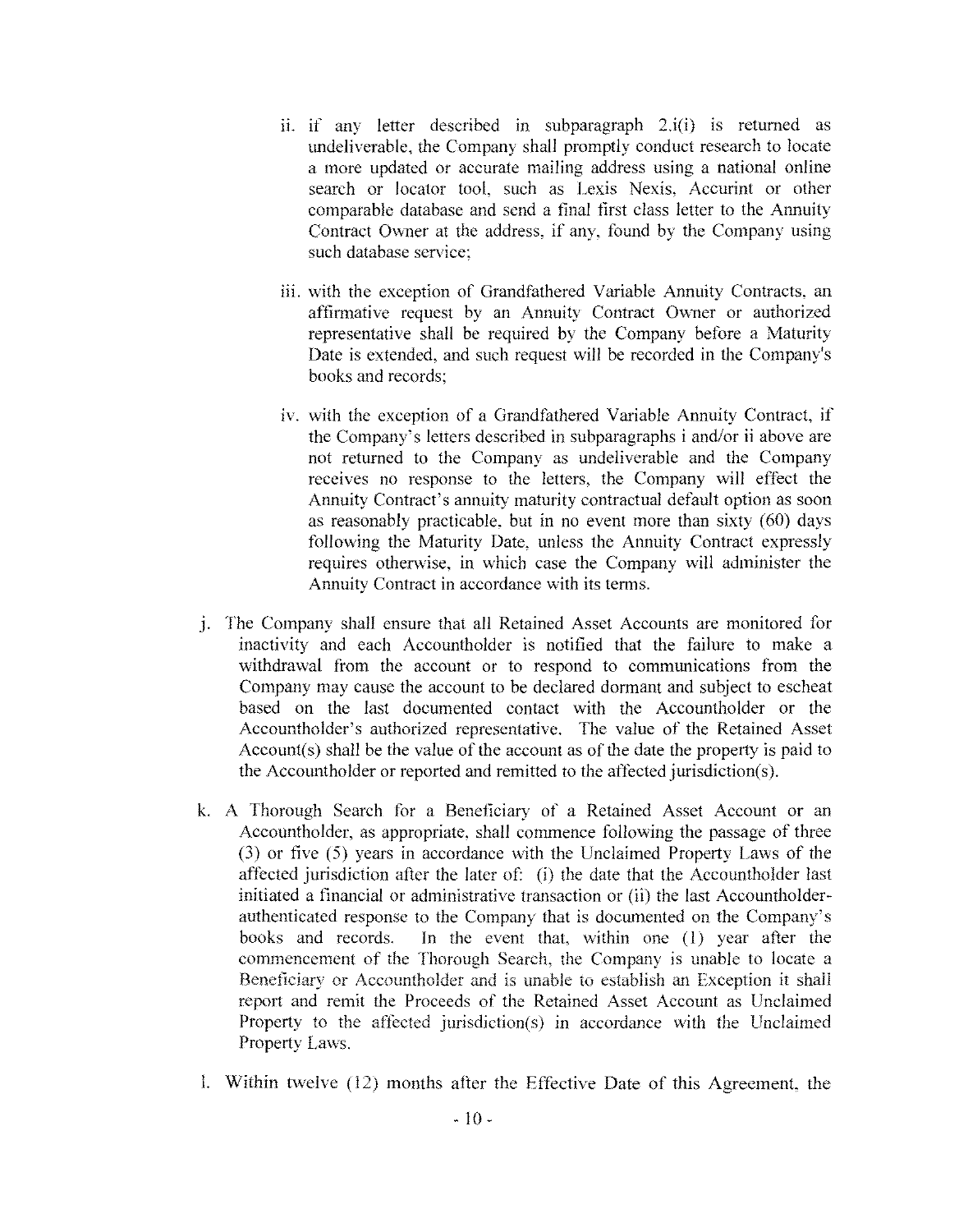Company shall establish policies and procedures to ensure that prior to the delivery of a Policy or Annuity Contract or establishment of a Retained Asset Account, and upon any change of a Beneficiary, the Company shall request, at a minimum, the name, address, date of birth, social security number, and telephone number of every Insured and Beneficiary of such Policy. Annuity Contract or Retained Asset Account, as applicable.

- 3. **Regulatory Oversight.** Each of the Departments shall maintain independent regulatory oversight over the Company's compliance with the terms of this Agreement and in furtherance thereof, the Company agrees to the following:
	- a. For a period of thirty-six (36) months following the Effective Date, the Company shall provide to the Lead Departments quarterly reports on the implementation and execution of the requirements of this Agreement. Each report shall be delivered to each of the Lead Departments within forty-five (45) days following the end of the applicable reporting period. Copies of these reports will also be made available to a Department's designated examiner, upon reasonable request, to assist the Departments in monitoring compliance with the requirements of this Agreement.
	- b. Thirty-Nine (39) months following the Effective Date the Lead Departments shall conduct a multi-state examination of Company's compliance with the requirements of this Agreement that shall be a continuation of the Multi-State Examination. The Lead Departments shall provide a report summarizing the results of this Multi-State examination to Company and Departments. The examination shall be performed with the cost of the examination to be borne by Company in accordance with the Lead Departments respective laws.
	- c. The Company may petition a Department to terminate or modify this Agreement in that jurisdiction. Such petition may include, but not be limited to the following grounds: (i) the Agreement's terms, in whole or in part, are inconsistent with the statutes, mies, or regulations then in effoct in that jurisdiction; (ii) that a Future Settlement Agreement with a company possessing substantial market share is more favorable than this Agreement; or (iii) by three (3) years from the Effective Date of this Agreement, Future Settlement Agreements have not been entered into with companies possessing substantial market share. A Department shall not unreasonably withhold its consent to the relief requested by the Company in its petition. Once made by the Company, the Multi-State Examination Payment. as allocated to each Department, is final and non-recoverable under any circumstances including termination of this Agreement.
	- d. In addition to the payments set forth in Paragraph 5. the reasonable costs and expenses of the Departments related to the monitoring of the Company's compliance with the Agreement, including the costs and expenses of conducting any reviews or examinations permitted by the Agreement, as well as participating in any meetings. presentations or discussions with the Company,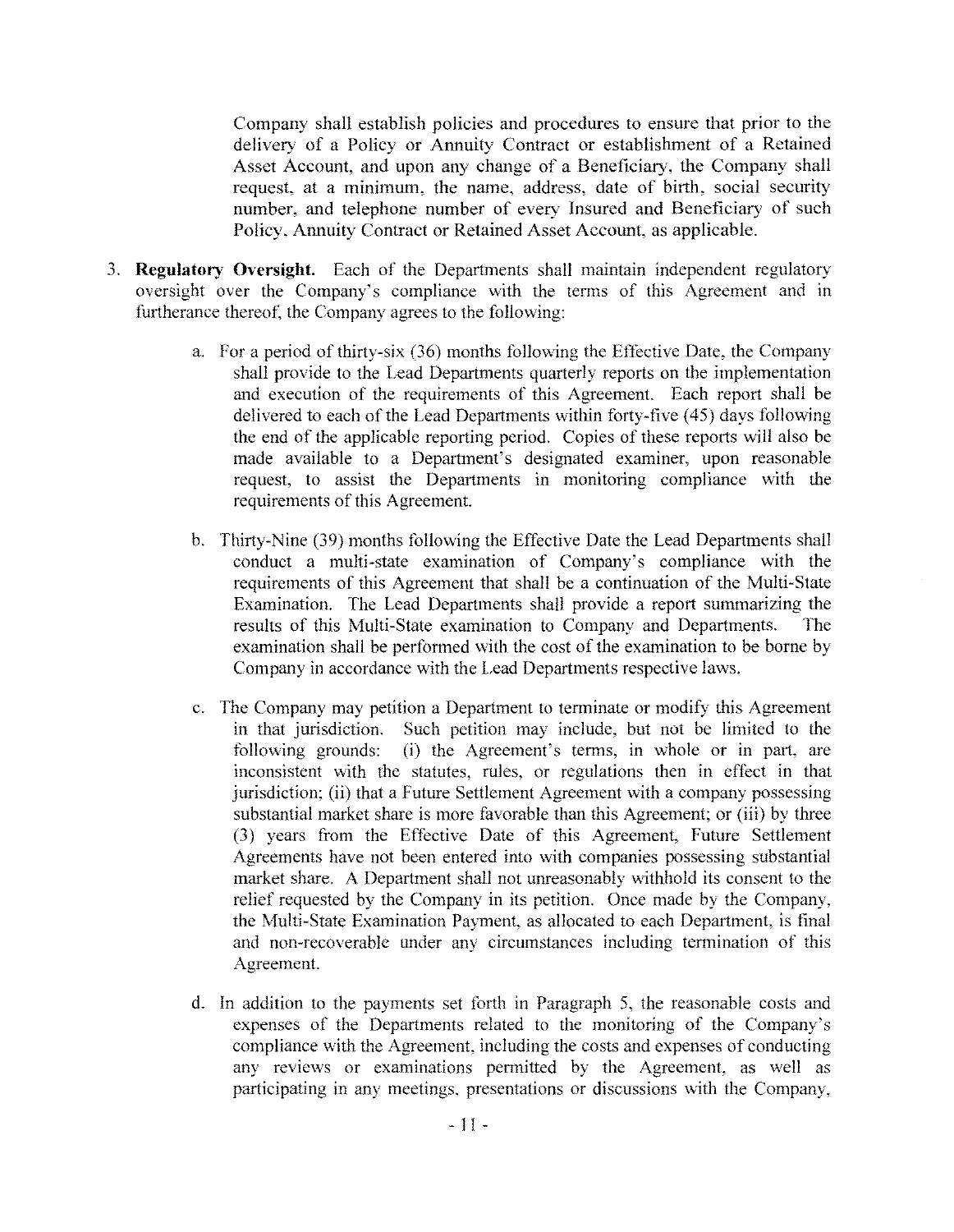shall be borne by the Company as costs of the Multi-State Examination.

- e. If the jurisdiction of any Department adopts any Insurance Law addressing insurance companies' use of the DMF (or its equivalent) in connection with insurance companies' procedures concerning the paymeut of Proceeds to Beneficiaries, then the Company's compliance with the terms of such Insurance Law of that jurisdiction after the Effective Date of this Agreement shall be deemed to comply with the terms of this Agreement (i) which relate solely to the use of the DMF; and (ii) for the purposes of compliance herewith for that jurisdiction alone.
- t: The monitoring of the Company for compliance with the tenns of this Agreement constitutes an onging examination by each of the Departments in accordance with the laws of its jurisdiction. Consistent with applicable law, each Department shall accord confidential treatment to the work papers, recorded information, documents, copies of work papers, and documents produced by, obtained by or disclosed by Company.
- g. No later than five years following the Effective Date, the Lead States will complete the Multi-State Examination with a final review concerning the Company's compliance with the Agreement. If that review confirms that the Company has fulfilled its obligations under the Agreement, the Multi-State Examination will be closed. The Agreement will terminate eight years following the Effective Date (the "Termination Date"), contingent upon the Company's submission of its prospective policies and procedures for DMF matching and Beneficiary outreach to be used thereafter. This submission shall be made to the Lead States six (6) calendar months prior to the Termination Date.
- 4. **Company Covenants.** The Company covenants and agrees with each of the Departments as follows:
	- a. Proceeds under a Policy shall be determined in accordance with the Policy terms.
	- b. Proceeds under Annuity Contracts shall be determined in accordance with the contract terms.
	- c. The value of a Retained Asset Account shall be the value of the account as of the date the Proceeds are removed from the Retained Asset Account to be paid to the Beneficiary.
	- d. Beneficiaries shall not be charged for any fees or costs associated with a search or verification conducted pursuant to this Agreement.
- 5. **Multi-State Examination Payment.** Without admitting any liability whatsoever, the Company agrees to pay the Departments the sum of  $$1,900,000$  (the "Payment") for the examination. compliance and monitoring costs incurred by the Departments associated with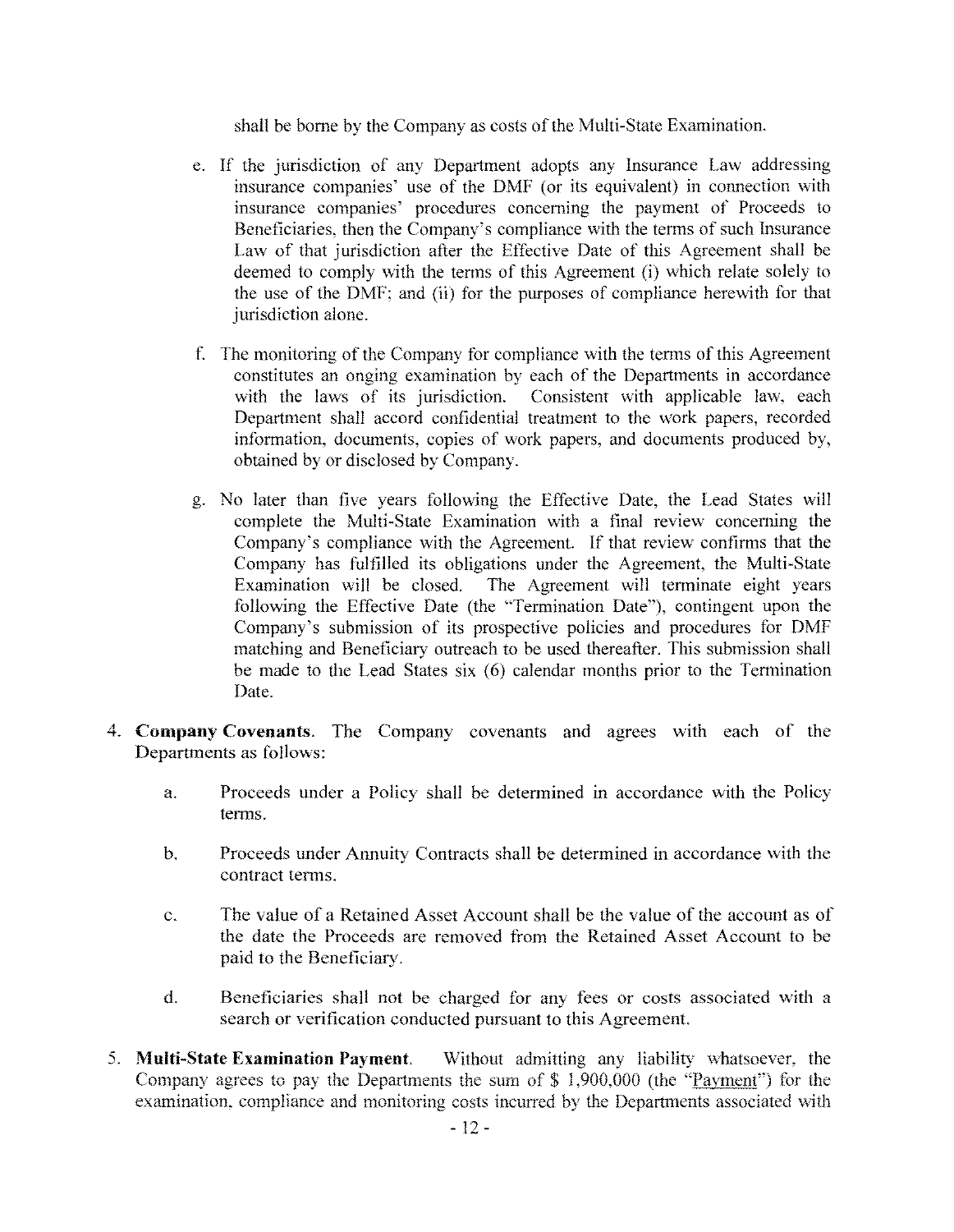the Multi-State Examination. The Lead States shall be responsible for allocating the Payment among the Departments. The Company agrees to remit the Payment within ten (10) business days after the later of the Effective Date or the receipt of the allocation from the Lead States. Upon the receipt of the Payment, as allocated by each of the Departments, the Company's financial obligations incurred by the Departments arising out of the Multi-State Examination will be fully satisfied except as set forth in Paragraph 3d.

## 6. **Miscellaneous.**

- a. This Agreement is an agreement solely between the named Parties as defined above, and no other person or entity shall be deemed to obtain or possess any enforceable rights against the Company as a third party beneficiary or otherwise as a result of this Agreement. The Parties agree that this Agreement is not intended to and shall not confer any rights upon any other person or entity and shall not be used for any other purpose. Nothing in this Agreement shall be construed to provide for a private right of action to any person or entity not a Party to this Agreement. Nor shall the Agreement be deemed to create any intended or incidental third party beneficiaries, and the matters herein shall remain within the sole and exclusive jurisdiction of the Departments.
- b. This Agreement does not impair. restrict, suspend, or disqualify the Company from engaging in any lawful business in any jurisdiction, based upon, or arising out ot; the Multi-State Examination regarding any alleged act or omission of the Company; provided that all matters set forth in this Agreement shall remain with the sole and exclusive jurisdiction of the Departments.
- c. This Agreement contains the entire agreement between the Parties regarding the Company's claims settlement practices, procedures, policy administration relating to the matching of Insureds against the DMF or any similar database and that there are no other understandings or agreements, verbal or otherwise, between the Parties, except as set forth herein. In entering into this Agreement, no Party has relied on a representation not set forth herein.
- d. Neither this Agreement, nor any of the communications or negotiations leading up to this Agreement, nor any actions taken or documents executed in connection with this Agreement, is now or may be deemed in the future to be an admission or evidence of any liability or wrongdoing by the Company with respect to the subject matter of the Multi-State Examination.
- e. Each Department hereby releases the Company and all of its subsidiaries, parents, and affiliated corporations, past and present, from any and all claims, demands, interest, penalties, actions or causes of action that each of them may have by reason of any matter, cause or thing whatsoever, regarding or relating to the subject matter of the Multi-State Examination; provided, however, that nothing herein is intended to relieve or release the Company from its obligations under this Agreement nor preclude the Lead States from conducting subsequent Multi-State Examinations to assess the Company's compliance with, or from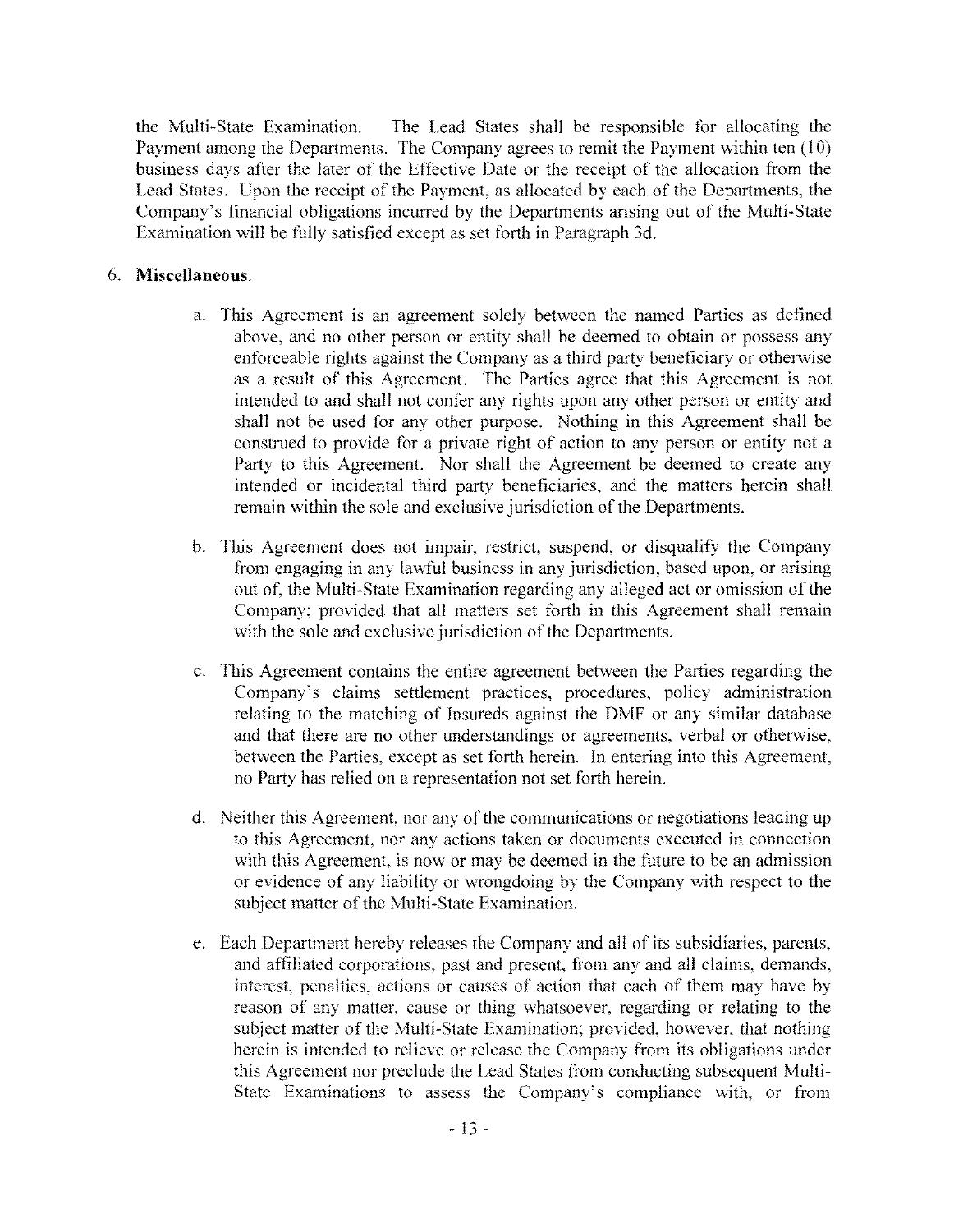enforcing, this Agreement.

- f. In the event that any portion of this Agreement is enjoined or held invalid under the laws of a Department's jurisdiction, such enjoined or invalid portion shall be deemed to be severed only for the duration of the injunction, if applicable, and only with respect to that Department and its jurisdiction, and all remaining provisions of this Agreement shall be given full force and effect and shall not in any way be affected thereby.
- g. Nothing in this Agreement shall be construed as an admission of any party's position as to the preemptive effect of the Employee Retirement Income Security Act of 1974, as periodically amended, or the law of the jurisdiction as applied to employment based plans.
- h. This Agreement shall not be construed to allow or require the Company to implement policies or practices that will or may diminish the rights or the Proceeds due to Beneficiaries under the terms of its Policies, Annuity Contracts, or Retained Asset Accounts.
- i. To the extent that any laws, rules, or regulations are adopted by any Department, or a regulatory agency of a Department that conflict with any of the terms and conditions of this Agreement, then the application of those affocted terms and conditions shall be superseded by such laws, rules or regulations as it applies to that Department, provided that all other unaffected terms and conditions of the Agreement shall remain in full force and eftect.
- J. Notwithstanding Section 7 below, nothing in this Agreement expands the jurisdictional or enforcement authority of any of the Departments beyond what is already conferred by Insurance Laws and Unclaimed Property Laws.
- k. Nothing in this Agreement shall abrogate the obligations of the Company under the Unclaimed Property Audit Agreement.
- L The Parties represent and warrant that the person executing this Agreement on behalf of eaeh Party has the legal authority to bind the Party to the terms of this Agreement
- m. This Agreement may be executed in counterparts. A true and correct copy of the Agreement shall be enforceable the same as an original.
- 7. **Enforcement.** The failure to comply with any provision of this Agreement shall constitute a breach of the Agreement, a violation of an Order of the Departments and a violation of Company's Agreement with the Departments, and shall subject Company to such administrative and enforcement actions and penalties as each Department deems appropriate, consistent with each Department's respective laws.

JN WITNESS WHEREOF THE PARTIES HAVE EXECUTED THIS AGREEMENT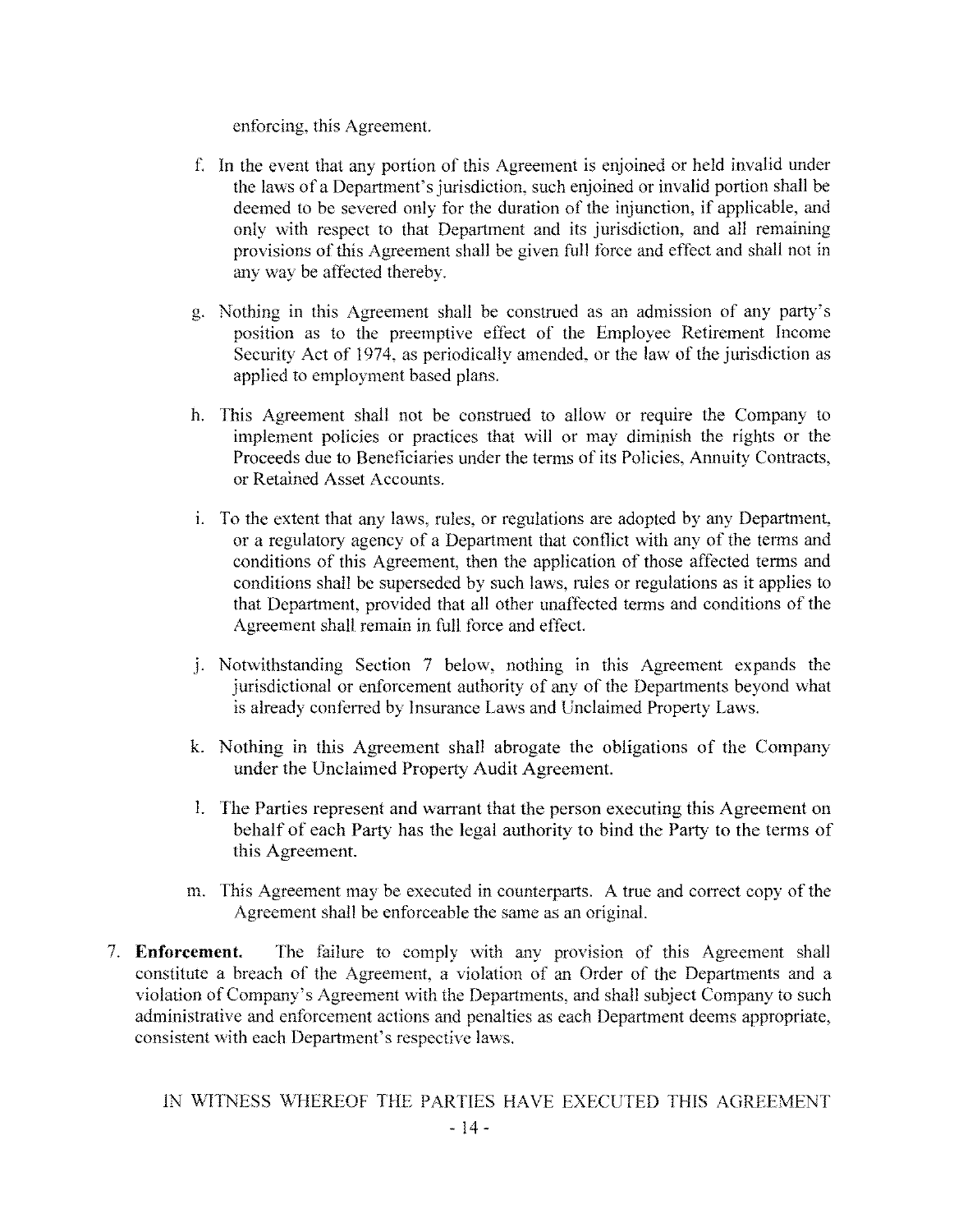# AS OF THE DATE SET FORTH AFTER EACH OF THEIR NAMES.

[SIGNATURE PAGES IMMEDIATELY FOLLOW]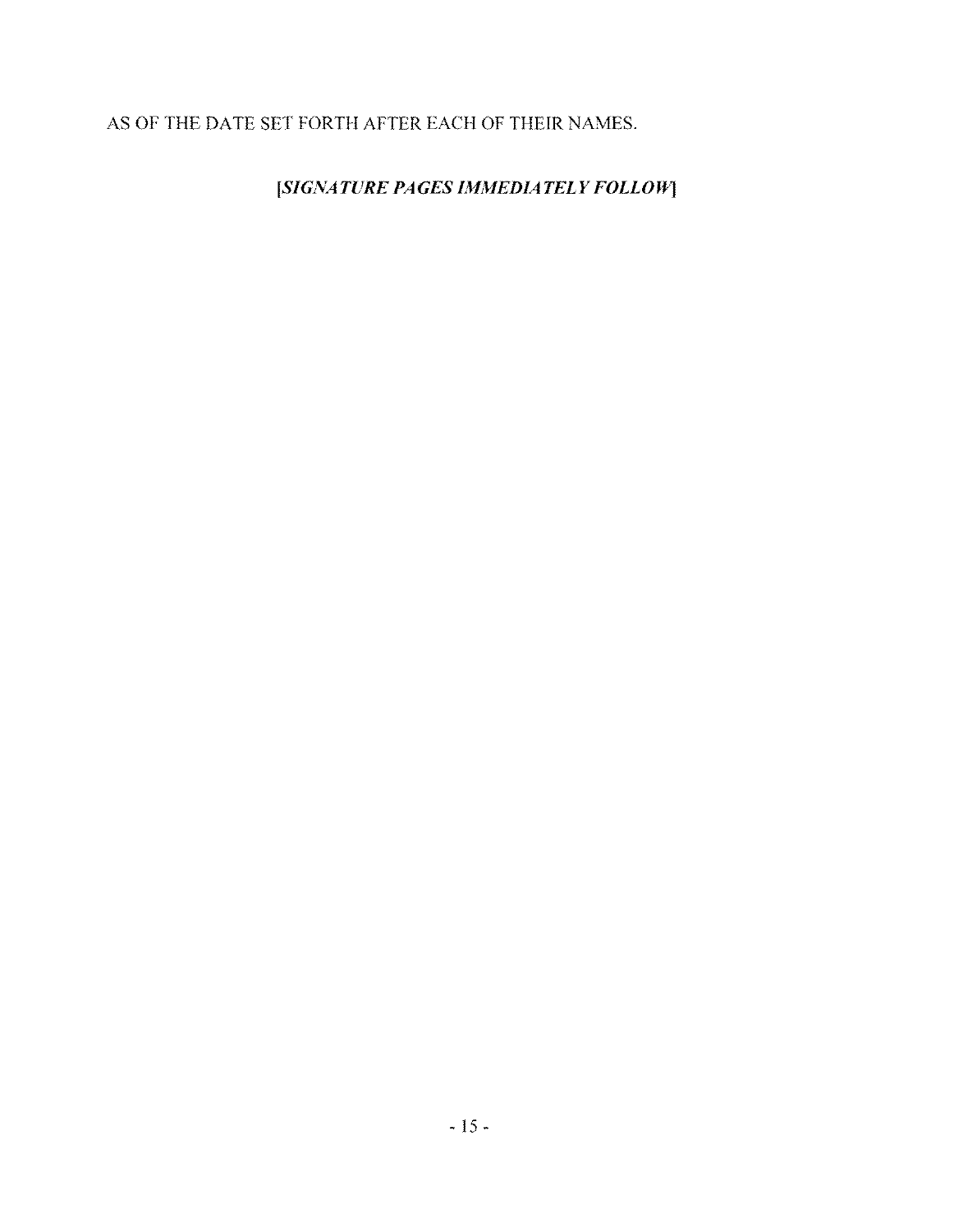### COMPANIES SIGNATURE PAGE

Genworth Life Insurance Company, Genworth Life and Annuity Insurance Company aud Genworth Life Insurance Company of New York and each of its predecessors, successors, and assigns and subsidiaries

By Genworth Financial, Inc. By Genworth Financial, Inc.<br>Its sole shareholder

 $By_{\perp}$ <u>President</u>  $H_{\rm By}$  fl/JMA  $H_{\rm President}$ <br>President  $\frac{12|11|2013}{2015}$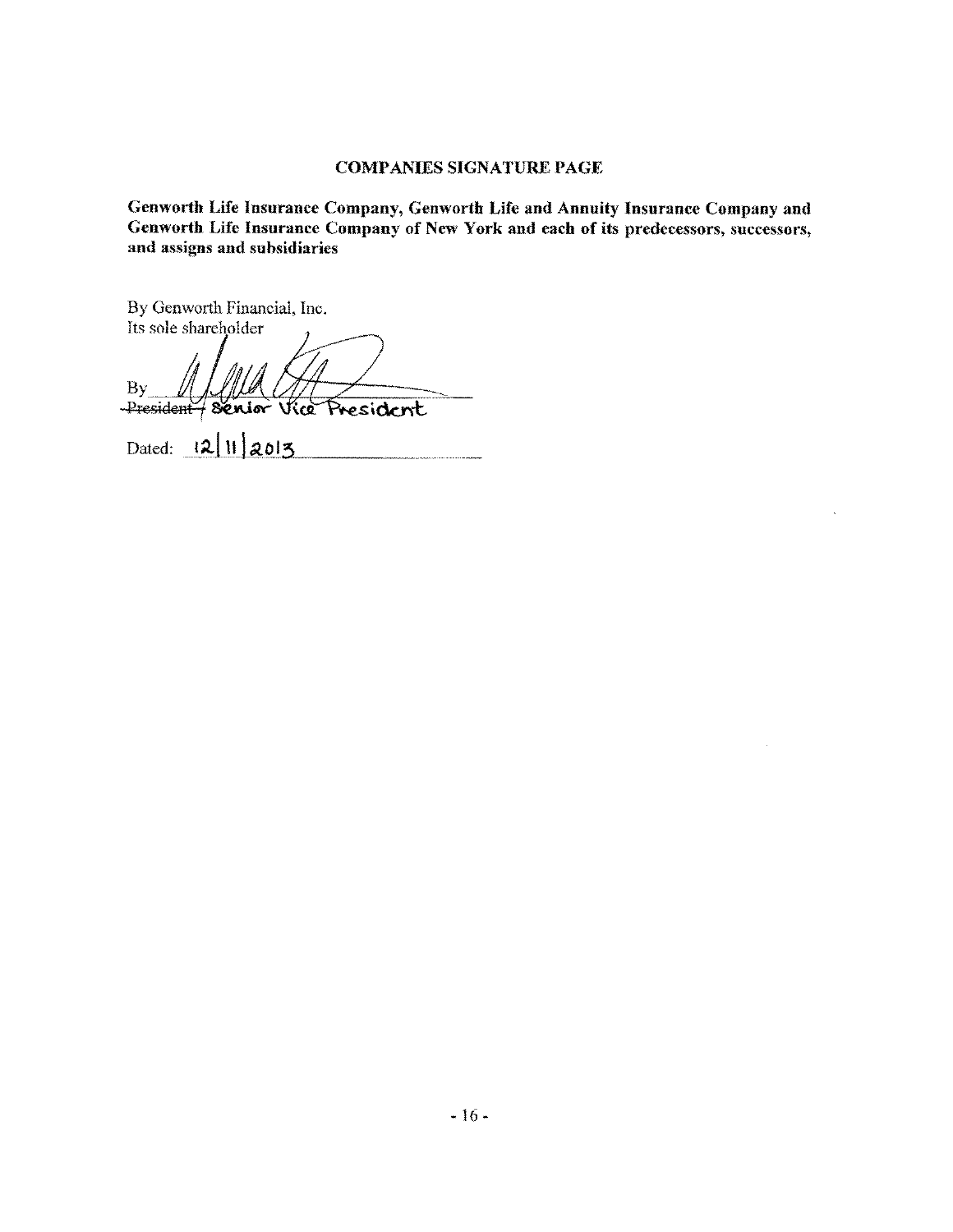|  | <b>Lead Departments Signature Page</b> |  |  |
|--|----------------------------------------|--|--|
|--|----------------------------------------|--|--|

FLORIDA OFFICE OF INSURANCE RESOLATION NORTH DAKOTA INSURANCE DEPARTMENT  $BY: A \rightarrow A$ KEVIN M. MCCARTY, COMMIS DATE  $12 - 13 - 2013$ 

CALIFORNIA DEPARTMEN'f OF INSURANCE

 $\overline{\mathbf{B}}\mathbf{Y}^{\perp}$ DAVE JONES, COMMISSIONER DATE

 $BY:$ ADAM HAMM, COMMISSIONER DATE

PENNSYLVANIA INSURANCE DEPARTMENT

BY: r;;f1c;:1;,:i~Lr c<JNDSEDJNE, O)MM1ss10NER DATE\_\_\_\_ ---~ \_\_ \_

ILL!NOIS DEPARTMENT OF INSURANCE

BY: ANDREW BORON, DIRECTOR DATE \_\_\_\_\_\_\_\_\_\_\_\_\_\_\_\_\_\_\_\_\_\_\_\_\_ \_

### NEW HAMPSHIRE INSURANCE DEPARTMENT

| $\mathbf{R}$ $\mathbf{V}$<br>ROGER A. SEVIGNY, COMMISSIONER |
|-------------------------------------------------------------|
| DATE.                                                       |

VIRGINIA BUREAU OF INSURANCE

 $BY:$ 

JACQUELINE K. CUNNINGHAM, COMMISSIONER

DATE \_\_\_\_\_\_\_\_ -----------

#### DELAWARE DEPARTMENT OF INSURANCE

BY:<br>KAREN WELDIN STEWART, COMMISSIONER DATE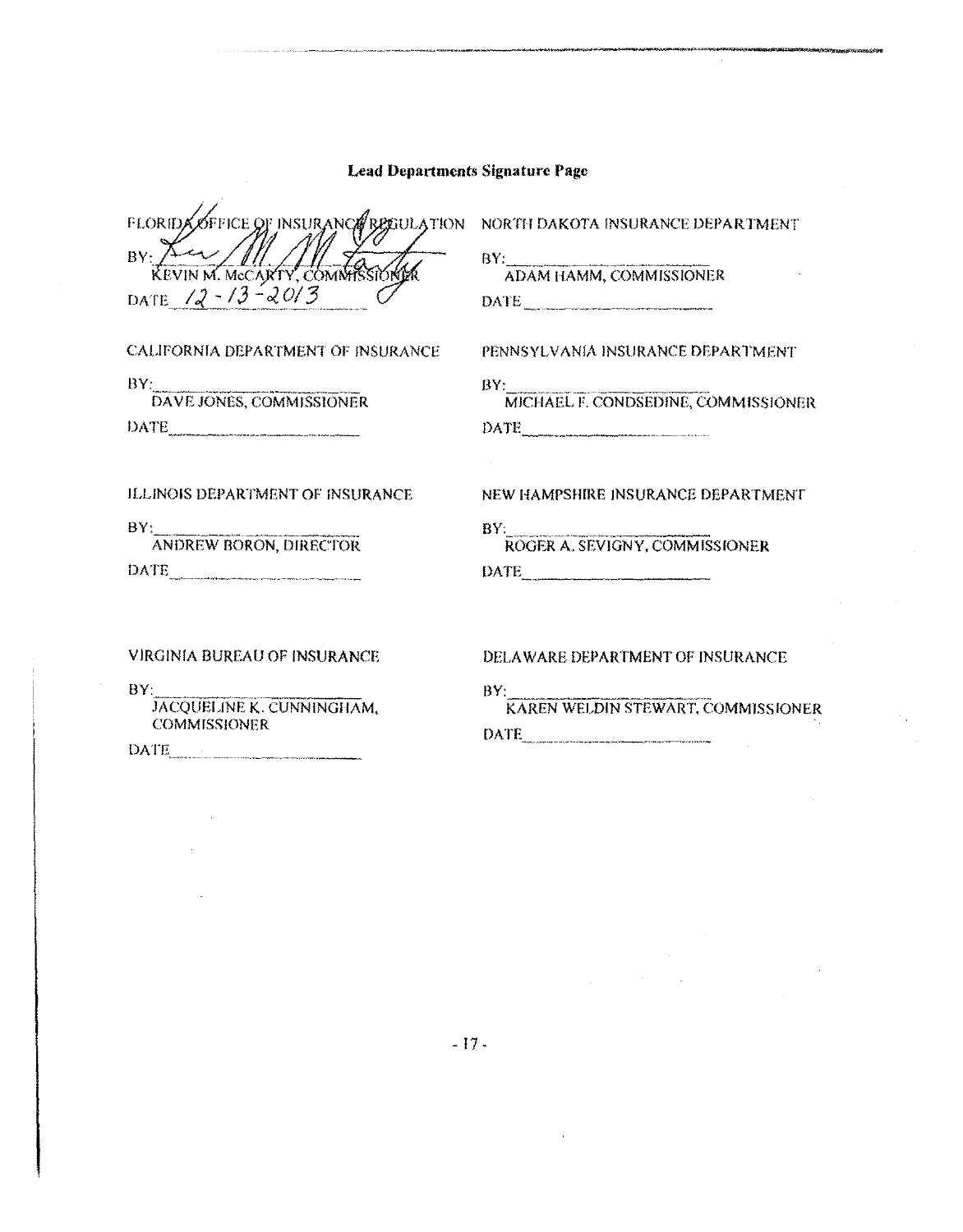| <b>Lead Departments Signature Page</b>                                                                                                                                                                                                                                                                           |                                                                                                                |  |
|------------------------------------------------------------------------------------------------------------------------------------------------------------------------------------------------------------------------------------------------------------------------------------------------------------------|----------------------------------------------------------------------------------------------------------------|--|
| FLORIDA OFFICE OF INSURANCE REGULATION<br>BY:<br>KEVIN M. MCCARTY, COMMISSIONER<br>DATE AND ALL PROPERTY AND RESIDENCE AND ALL PROPERTY OF THE CONDITIONS OF THE CONDITIONS OF THE CONDITIONS OF THE CONDITIONS OF THE CONDITIONS OF THE CONDITIONS OF THE CONDITIONS OF THE CONDITIONS OF THE CONDITIONS OF THE | NORTH DAKOTA INSURANCE DEPARTMENT<br>BY: ADAM HAMM, COMMISSIONER<br>$\text{DATE} / 12/13/13$                   |  |
| <b>CALIFORNIA DEPARTMENT OF INSURANCE</b><br>BY:<br>:<br>DAVE JONES, COMMISSIONER<br>$\begin{tabular}{ c c c c } \hline \text{DATE} & \textcolor{red}{\textbf{0.0002}} \\ \hline \end{tabular}$                                                                                                                  | PENNSYLVANIA INSURANCE DEPARTMENT<br>BY: MICHAEL F. CONDSEDINE, COMMISSIONER<br>DATE__________________________ |  |
| ILLINOIS DEPARTMENT OF INSURANCE<br>BY:<br><b>ANDREW BORON, DIRECTOR</b><br>DATE                                                                                                                                                                                                                                 | NEW HAMPSHIRE INSURANCE DEPARTMENT<br>BY:<br>ROGER A. SEVIGNY, COMMISSIONER<br>DATE                            |  |
| VIRGINIA BUREAU OF INSURANCE<br>BY:<br>JACQUELINE K. CUNNINGHAM.<br><b>COMMISSIONER</b>                                                                                                                                                                                                                          | DELAWARE DEPARTMENT OF INSURANCE<br>BV.<br>アキュニアア アール                                                          |  |

 $\begin{tabular}{|c|c|} \hline \textbf{DATE} & \textbf{0.0001} & \textbf{0.0001} \\ \hline \end{tabular}$ 

 $\text{DATE}_{\text{inert}} \leftarrow \text{DATE}$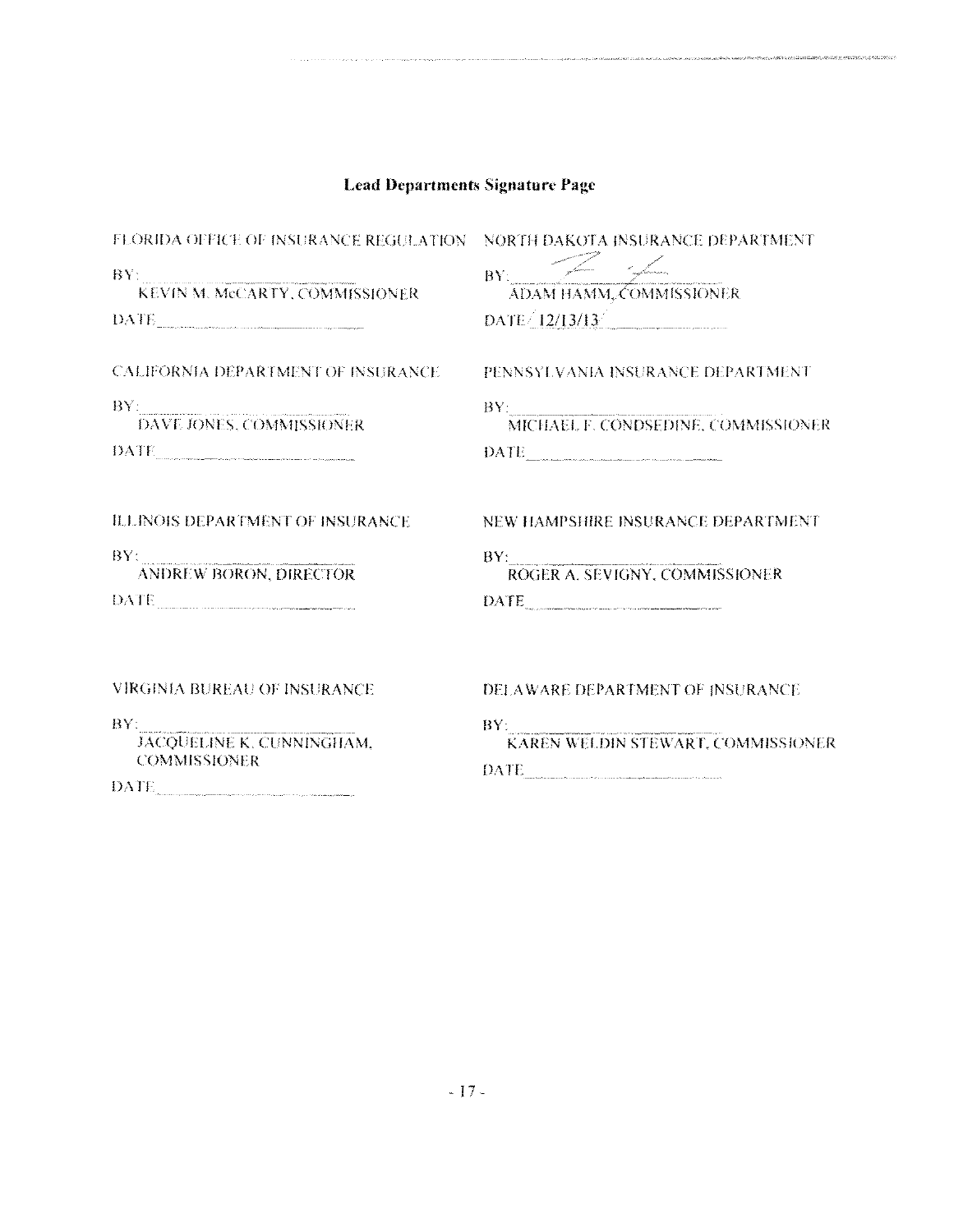and the company of the same

.<br>Председности в середнострова в соберени состранни в состранному состранения по сострания сострания по сострани сострани сострани сострани сострани сострани сострани сострани сострани со

| <b>FLORIDA OFFICE OF INSURANCE REGULATION NORTH DAKOTA INSURANCE DEPARTMENT</b> |                                                                                                                   |
|---------------------------------------------------------------------------------|-------------------------------------------------------------------------------------------------------------------|
| $BY^{\perp}$<br>:<br>KEVIN M. McCARTY, COMMISSIONER                             | BY: ADAM HAMM, COMMISSIONER<br>DATE                                                                               |
| DEPARTMENT OF INSURANCE                                                         | PENNSYLVANIA INSURANCE DEPARTMENT                                                                                 |
| DAVE JONES, COMMISSIONER                                                        | BY: MICHAEL F. CONDSEDINE, COMMISSIONER                                                                           |
| DATE $12/13$                                                                    | DATE                                                                                                              |
| ILLINOIS DEPARTMENT OF INSURANCE                                                | NEW HAMPSHIRE INSURANCE DEPARTMENT                                                                                |
| BY:                                                                             | BY:                                                                                                               |
| ANDREW BORON, DIRECTOR                                                          | ROGER A. SEVIGNY, COMMISSIONER                                                                                    |
| DATE                                                                            | DATE                                                                                                              |
| <b>VIRGINIA BUREAU OF INSURANCE</b>                                             | DELAWARE DEPARTMENT OF INSURANCE                                                                                  |
| BY:                                                                             | BY: KAREN WELDIN STEWART, COMMISSIONER                                                                            |
| JACQUELINE K. CUNNINGHAM.                                                       | DATE.                                                                                                             |
| <b>COMMISSIONER</b>                                                             | .<br>1990 - De Grander de Grander de Grander de Grander de Grander de Grander de Grander de Grander de Grander de |

 $\begin{tabular}{|c|c|c|} \hline \textbf{DATE} & \textbf{if} & \textbf{if} \\ \hline \end{tabular}$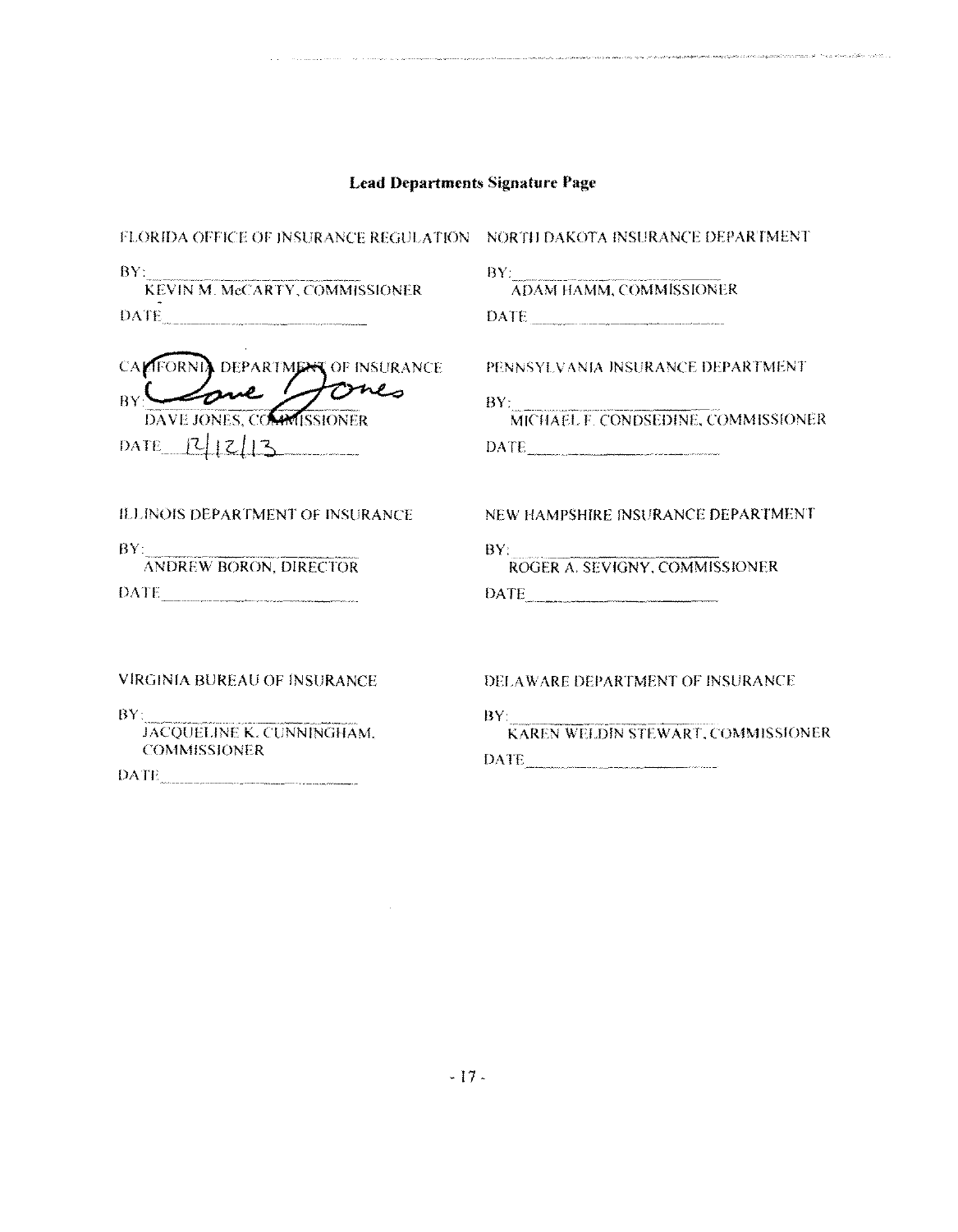**Service** State

 $\sim$ 

.<br>Ariotaministraturadoristoja

 $\sim 400$ 

 $\sim 10^{-1}$ 

| FLORIDA OFFICE OF INSURANCE REGULATION NORTH DAKOTA INSURANCE DEPARTMENT                                       |                                                                                                                                                                                                                                                                                                                                                                                                                                                                                                 |
|----------------------------------------------------------------------------------------------------------------|-------------------------------------------------------------------------------------------------------------------------------------------------------------------------------------------------------------------------------------------------------------------------------------------------------------------------------------------------------------------------------------------------------------------------------------------------------------------------------------------------|
| $\frac{\rm BY}{\rm KEVIN~M.~MeCARTY, COMMISSIONER}$<br>DATE                                                    | BY: ADAM HAMM, COMMISSIONER<br>$\begin{tabular}{ c c c } \hline \multicolumn{3}{ c }{\textbf{DATE}} & \multicolumn{3}{ c }{\textbf{DATE}} \\ \hline \multicolumn{3}{ c }{\textbf{DATE}} & \multicolumn{3}{ c }{\textbf{DATE}} \\ \hline \multicolumn{3}{ c }{\textbf{DATE}} & \multicolumn{3}{ c }{\textbf{DATE}} \\ \hline \multicolumn{3}{ c }{\textbf{DATE}} & \multicolumn{3}{ c }{\textbf{DATE}} \\ \hline \multicolumn{3}{ c }{\textbf{DATE}} & \multicolumn{3}{ c }{\textbf{DATE}} \\ \$ |
| <b>CALIFORNIA DEPARTMENT OF INSURANCE</b><br>BY: DAVE JONES, COMMISSIONER<br>DATE                              | .<br>IA INSURANZE DEPARTA ENT<br><b>PENNSYLY</b><br>BY:<br>MICHAEL F. CONDSEDINE, COMMISSIONER<br>DATE $[2][3/13]$                                                                                                                                                                                                                                                                                                                                                                              |
| ILLINOIS DEPARTMENT OF INSURANCE<br>$\frac{\text{BY}}{\text{ANDREW BORON, DIRECTOR}}$                          | NEW HAMPSHIRE INSURANCE DEPARTMENT<br>BY:<br>ROGER A. SEVIGNY, COMMISSIONER                                                                                                                                                                                                                                                                                                                                                                                                                     |
| VIRGINIA BUREAU OF INSURANCE<br>$BY^r$<br>JACQUELINE K. CUNNINGHAM.<br><b>COMMISSIONER</b><br>DATE <b>DATE</b> | DELAWARE DEPARTMENT OF INSURANCE<br>BY:<br>KAREN WELDIN STEWART, COMMISSIONER                                                                                                                                                                                                                                                                                                                                                                                                                   |

 $\sim$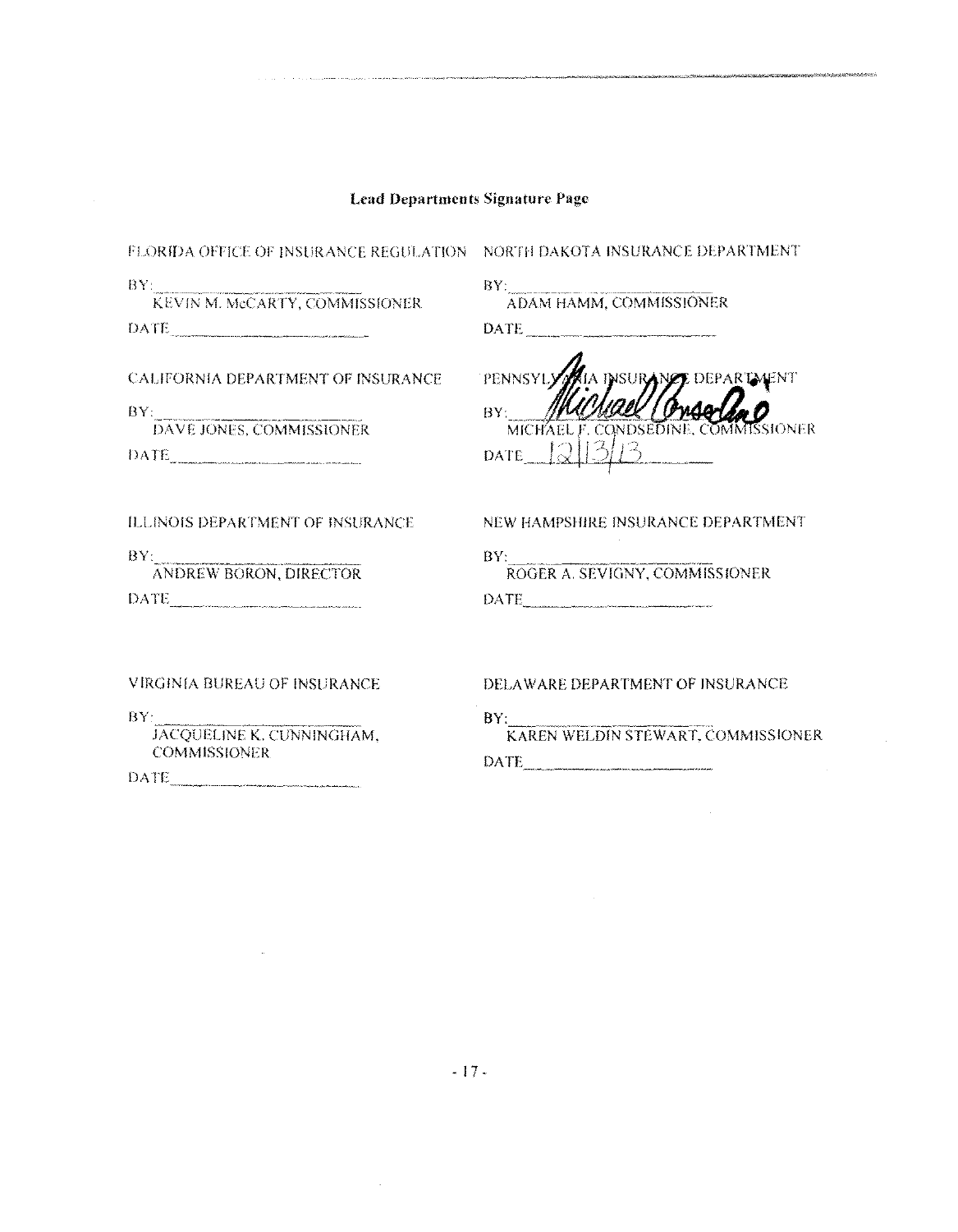| FLORIDA OFFICE OF INSURANCE REGULATION NORTH DAKOTA INSURANCE DEPARTMENT                                                                                                                                                                                      |                                                                                                                                                                                                                                                                                                                                                                                                                                                                                                                                           |
|---------------------------------------------------------------------------------------------------------------------------------------------------------------------------------------------------------------------------------------------------------------|-------------------------------------------------------------------------------------------------------------------------------------------------------------------------------------------------------------------------------------------------------------------------------------------------------------------------------------------------------------------------------------------------------------------------------------------------------------------------------------------------------------------------------------------|
| BY: KEVIN M. McCARTY, COMMISSIONER                                                                                                                                                                                                                            | BY: ADAM HAMM, COMMISSIONER<br>$\begin{tabular}{ c c c c } \hline \multicolumn{3}{ c }{\textbf{DATE}} & \multicolumn{3}{ c }{\textbf{AATE}}\\ \hline \multicolumn{3}{ c }{\textbf{DATE}} & \multicolumn{3}{ c }{\textbf{AATE}}\\ \hline \multicolumn{3}{ c }{\textbf{DATE}} & \multicolumn{3}{ c }{\textbf{AATE}}\\ \hline \multicolumn{3}{ c }{\textbf{AATE}} & \multicolumn{3}{ c }{\textbf{AATE}}\\ \hline \multicolumn{3}{ c }{\textbf{AATE}} & \multicolumn{3}{ c }{\textbf{AATE}}$                                                  |
| <b>CALIFORNIA DEPARTMENT OF INSURANCE</b>                                                                                                                                                                                                                     | PENNSYLVANIA INSURANCE DEPARTMENT                                                                                                                                                                                                                                                                                                                                                                                                                                                                                                         |
| BY: DAVE JONES, COMMISSIONER<br>DATE PRESERVE AND PATE AND RESERVE AND RESERVE AND RESERVE AND RESERVE AND RESERVE AND RESERVE AND RESERVE AND RESERVE AND RESERVE AND RESERVE AND RESERVE AND RESPONDING A SUBSERVE AND RESPONDING A STRUCK AND RESPONDING A | BY: MICHAEL F. CONDSEDINE, COMMISSIONER<br>DATE <b>DATE</b>                                                                                                                                                                                                                                                                                                                                                                                                                                                                               |
| <b>ILLINOIS DEPARTMENT OF INSURANCE</b><br>BY: Ondrew Bron<br><b>ANDREW BORON, DIRECTOR</b><br>DATE December 12, 2013                                                                                                                                         | NEW HAMPSHIRE INSURANCE DEPARTMENT<br>BY: ROGER A. SEVIGNY, COMMISSIONER<br>$\begin{tabular}{ c c c c } \hline \multicolumn{3}{ c }{\textbf{DATE}} & \multicolumn{3}{ c }{\textbf{DATE}} \\ \hline \multicolumn{3}{ c }{\textbf{DATE}} & \multicolumn{3}{ c }{\textbf{DATE}} \\ \hline \multicolumn{3}{ c }{\textbf{DATE}} & \multicolumn{3}{ c }{\textbf{DATE}} \\ \hline \multicolumn{3}{ c }{\textbf{DATE}} & \multicolumn{3}{ c }{\textbf{DATE}} \\ \hline \multicolumn{3}{ c }{\textbf{DATE}} & \multicolumn{3}{ c }{\textbf{DATE}}$ |
| VIRGINIA BUREAU OF INSURANCE<br>BY:<br>JACQUELINE K. CUNNINGHAM,<br><b>COMMISSIONER</b>                                                                                                                                                                       | DELAWARE DEPARTMENT OF INSURANCE<br>BY:<br>:<br>KAREN WELDIN STEWART, COMMISSIONER<br>DATE<br>.<br>1989-baru dan dalam akt <del>era terbentuk da</del> n penanja dan terbentuk dan penanja bermunakan penanjan penanjan di dik                                                                                                                                                                                                                                                                                                            |
|                                                                                                                                                                                                                                                               |                                                                                                                                                                                                                                                                                                                                                                                                                                                                                                                                           |

DATE --------···-------"""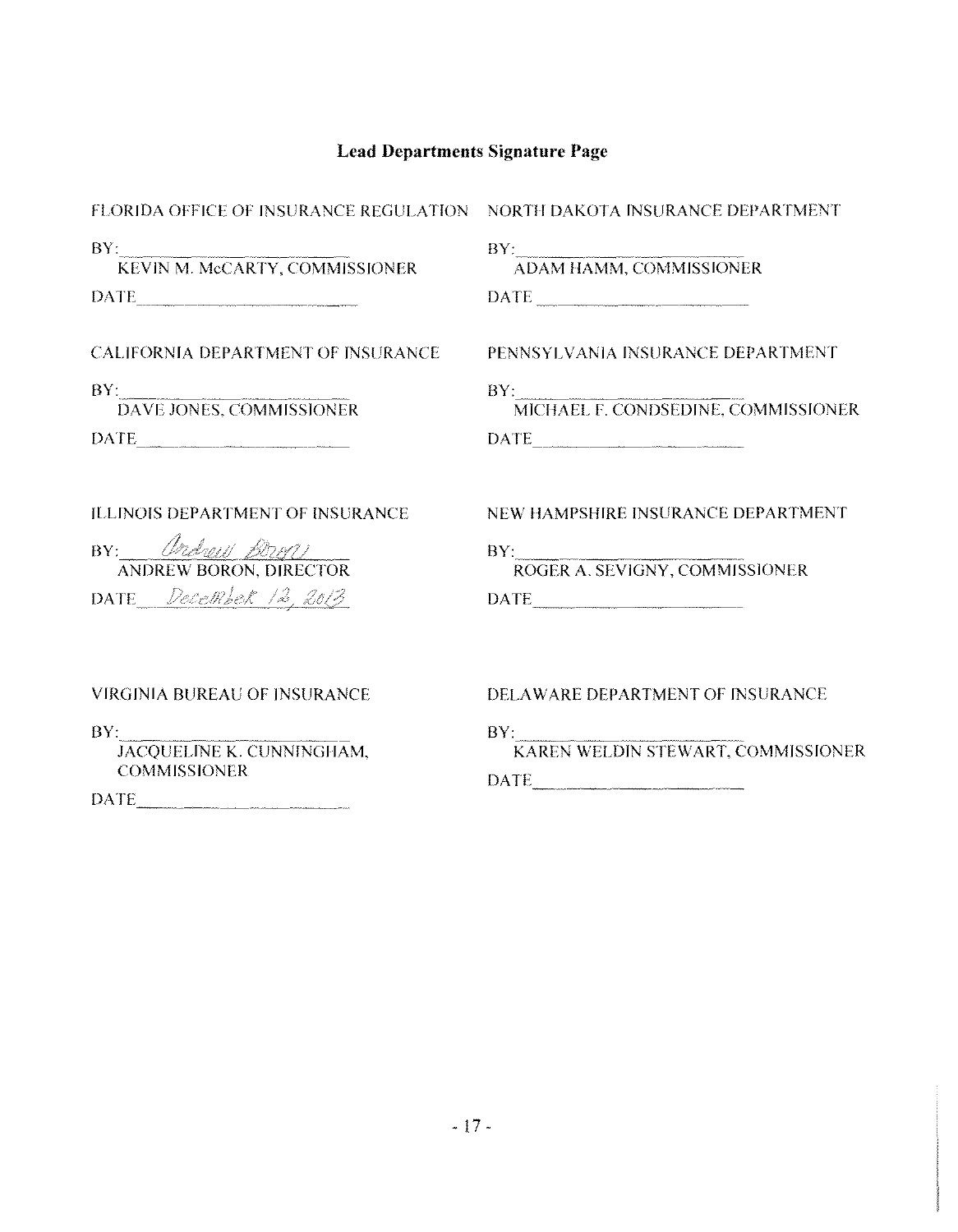| <b>FLORIDA OFFICE OF INSURANCE REGULATION</b> | NORTH DAKOTA INSURANCE DEPARTMENT                    |
|-----------------------------------------------|------------------------------------------------------|
| BY: KEVIN M. McCARTY, COMMISSIONER            | BY: ADAM HAMM, COMMISSIONER                          |
| DATE                                          | DATE                                                 |
| CALIFORNIA DEPARTMENT OF INSURANCE            | PENNSYLVANIA INSURANCE DEPARTMENT                    |
| BY:                                           | BY:                                                  |
| : <b>DAVE JONES, COMMISSIONER</b>             | MICHAEL F. CONDSEDINE, COMMISSIONER                  |
| DATE                                          | DATE                                                 |
| ILLINOIS DEPARTMENT OF INSURANCE              | NEW HAMPSHIRE INSURANCE DEPARTMENT                   |
| BY:                                           | $_{BY:}$ ////                                        |
| <b>ANDREW BORON, DIRECTOR</b>                 | $\frac{24}{\sqrt{2}}$ ROGER A. SEVIONY, COMMISSIONER |
| DATE                                          | DATE $12 - 13 - 13$                                  |
| VIRGINIA BUREAU OF INSURANCE                  | DELAWARE DEPARTMENT OF INSURANCE                     |

BY:<br>JACQUELINE K. CUNNINGHAM,<br>COMMISSIONER

 $\sim$ 

BY: KAREN WELDIN STEWART, COMMISSIONER  $\begin{tabular}{c} DATE \end{tabular}$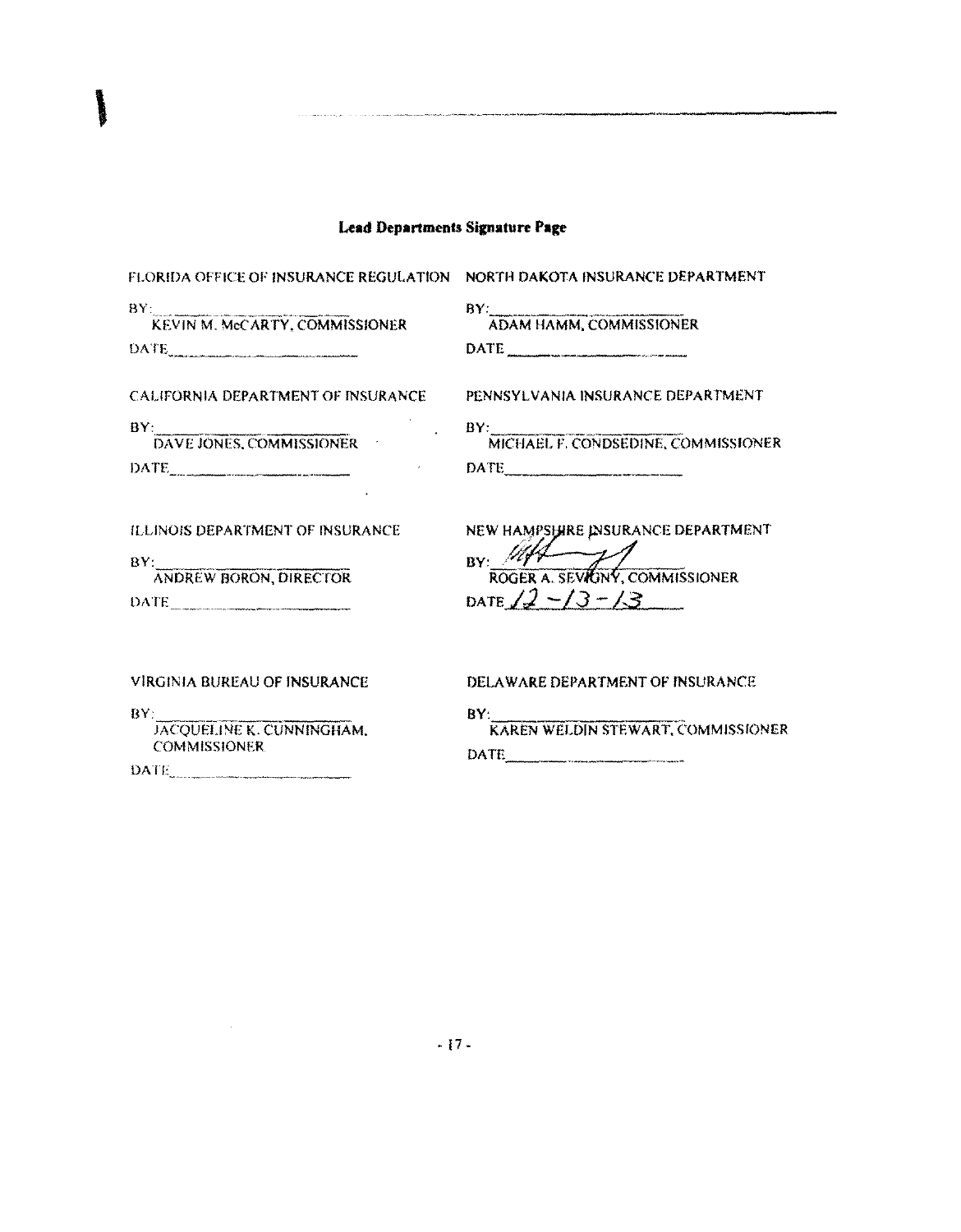| FLORIDA OFFICE OF INSURANCE REGULATION                                                                                                                                                                                                                                                                                                                                                                                                                                                                                              | NORTH DAKOTA INSURANCE DEPARTMENT                                                                                                                                                                                                                                                                                                                                                                                                                                                                        |
|-------------------------------------------------------------------------------------------------------------------------------------------------------------------------------------------------------------------------------------------------------------------------------------------------------------------------------------------------------------------------------------------------------------------------------------------------------------------------------------------------------------------------------------|----------------------------------------------------------------------------------------------------------------------------------------------------------------------------------------------------------------------------------------------------------------------------------------------------------------------------------------------------------------------------------------------------------------------------------------------------------------------------------------------------------|
| BY:<br>KEVIN M. McCARTY, COMMISSIONER<br>DATE                                                                                                                                                                                                                                                                                                                                                                                                                                                                                       | $\frac{\text{BY:}}{\text{ADAM HAMM, COMMISSIONER}}$<br>$\begin{tabular}{c} DATE \end{tabular}$                                                                                                                                                                                                                                                                                                                                                                                                           |
| CALIFORNIA DEPARTMENT OF INSURANCE                                                                                                                                                                                                                                                                                                                                                                                                                                                                                                  | PENNSYLVANIA INSURANCE DEPARTMENT                                                                                                                                                                                                                                                                                                                                                                                                                                                                        |
| $\ensuremath{\mathsf{BY}}\xspace$ :<br>DAVE JONES, COMMISSIONER<br>$\begin{tabular}{ c c c } \hline \multicolumn{3}{ c }{\textbf{DATE}} & \multicolumn{3}{ c }{\textbf{DATE}} \\ \hline \multicolumn{3}{ c }{\textbf{DATE}} & \multicolumn{3}{ c }{\textbf{DATE}} \\ \hline \multicolumn{3}{ c }{\textbf{DATE}} & \multicolumn{3}{ c }{\textbf{DATE}} \\ \hline \multicolumn{3}{ c }{\textbf{DATE}} & \multicolumn{3}{ c }{\textbf{DATE}} \\ \hline \multicolumn{3}{ c }{\textbf{DATE}} & \multicolumn{3}{ c }{\textbf{DATE}} \\ \$ | BY: MICHAEL F. CONDSEDINE, COMMISSIONER<br>$\begin{tabular}{ c c c c } \hline \multicolumn{3}{ c }{\textbf{DATE}} & \multicolumn{3}{ c }{\textbf{DATE}} \\ \hline \multicolumn{3}{ c }{\textbf{DATE}} & \multicolumn{3}{ c }{\textbf{DATE}} \\ \hline \multicolumn{3}{ c }{\textbf{DATE}} & \multicolumn{3}{ c }{\textbf{DATE}} \\ \hline \multicolumn{3}{ c }{\textbf{DATE}} & \multicolumn{3}{ c }{\textbf{DATE}} \\ \hline \multicolumn{3}{ c }{\textbf{DATE}} & \multicolumn{3}{ c }{\textbf{DATE}}$ |
| <b>ILLINOIS DEPARTMENT OF INSURANCE</b>                                                                                                                                                                                                                                                                                                                                                                                                                                                                                             | NEW HAMPSHIRE INSURANCE DEPARTMENT                                                                                                                                                                                                                                                                                                                                                                                                                                                                       |
| BY:<br>ANDREW BORON, DIRECTOR<br>DATE                                                                                                                                                                                                                                                                                                                                                                                                                                                                                               | BY:<br>ROGER A. SEVIGNY, COMMISSIONER<br>$\begin{tabular}{c} DATE \end{tabular}$                                                                                                                                                                                                                                                                                                                                                                                                                         |
| <b>VIRGINIA BUREAU OF INSURANCE</b><br>BY Wount<br>ACQUELINE K. CUNNINGHAM,<br>OMMISSIONER<br><b>DATE</b>                                                                                                                                                                                                                                                                                                                                                                                                                           | DELAWARE DEPARTMENT OF INSURANCE<br>BY:<br>KAREN WELDIN STEWART, COMMISSIONER<br>DATE                                                                                                                                                                                                                                                                                                                                                                                                                    |

 $\label{eq:2.1} \frac{1}{\sqrt{2}}\int_{\mathbb{R}^{2}}\left|\frac{d\mathbf{r}}{d\mathbf{r}}\right|^{2}d\mathbf{r}=\frac{1}{2}\int_{\mathbb{R}^{2}}\left|\frac{d\mathbf{r}}{d\mathbf{r}}\right|^{2}d\mathbf{r}$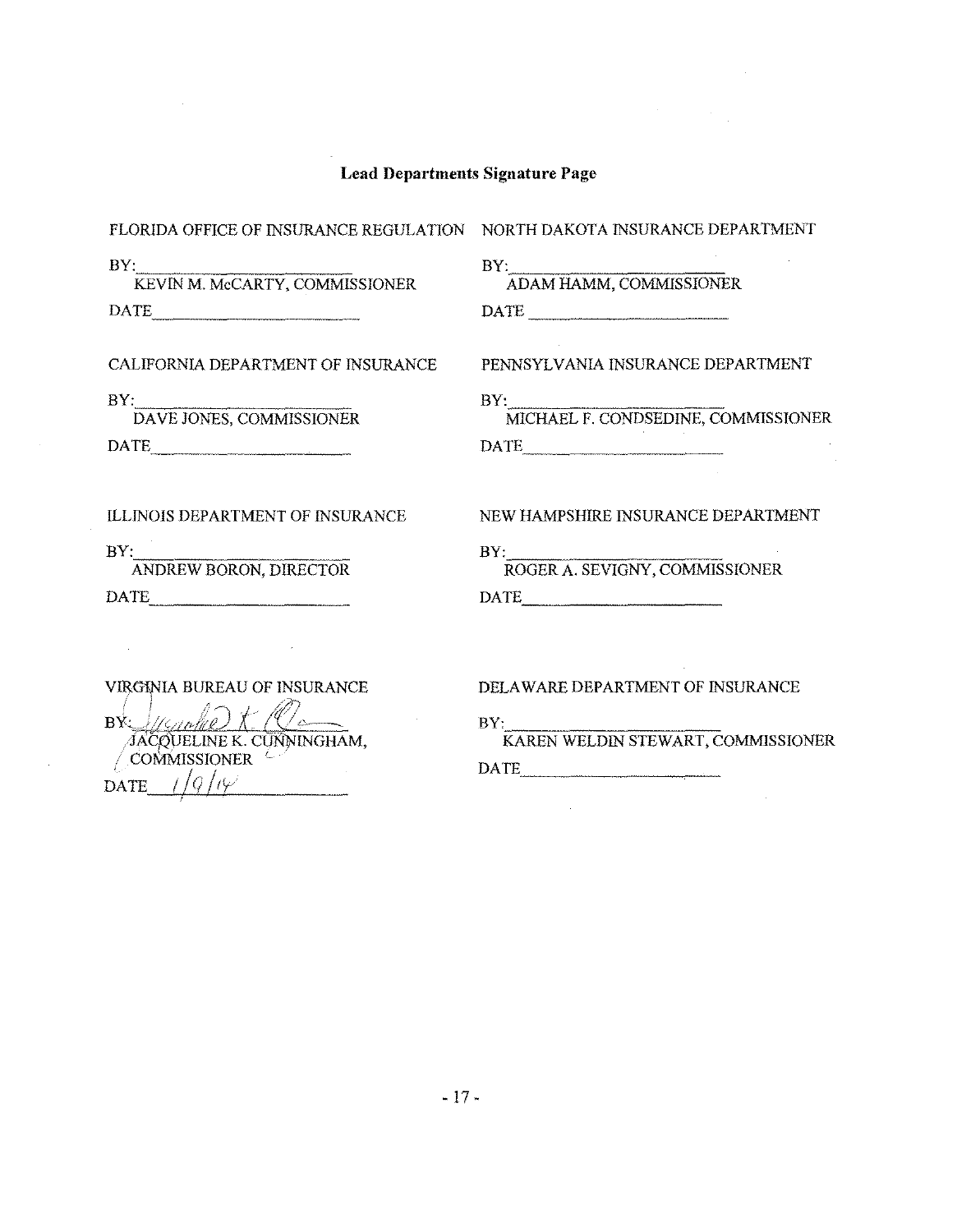| FLORIDA OFFICE OF INSURANCE REGULATION NORTH DAKOTA INSURANCE DEPARTMENT                                                                         |                                              |
|--------------------------------------------------------------------------------------------------------------------------------------------------|----------------------------------------------|
| BY:<br>KEVIN M. McCARTY, COMMISSIONER                                                                                                            | BY:<br>ADAM HAMM, COMMISSIONER               |
| <b>DATE</b><br>.<br>In consider the tradition of the common management approximation paper of the first antities appropriate person to construct | DATE                                         |
| CALIFORNIA DEPARTMENT OF INSURANCE                                                                                                               | PENNSYLVANIA INSURANCE DEPARTMENT            |
| BY:<br>DAVE JONES, COMMISSIONER                                                                                                                  | $BY-$<br>MICHAEL F. CONDSEDINE, COMMISSIONER |
| DATE                                                                                                                                             |                                              |
| ILLINOIS DEPARTMENT OF INSURANCE                                                                                                                 | NEW HAMPSHIRE INSURANCE DEPARTMENT           |
| BV.<br>ANDREW BORON, DIRECTOR                                                                                                                    | <b>BY</b><br>ROGER A. SEVIGNY, COMMISSIONER  |
|                                                                                                                                                  | DATE                                         |
|                                                                                                                                                  |                                              |
| VIRGINIA BUREAU OF INSURANCE                                                                                                                     | DELAWARE DEPARTMENT OF INSURANCE             |
| BY.<br>JACQUELINE K. CUNNINGHAM.                                                                                                                 | RY.<br>-KAREN WELDIN STEWART, COMMISSIONER   |

COMMISSlONER

DATE

|                                    | and the second |
|------------------------------------|----------------|
| KAREN WELDIN STEWART, COMMISSIONER |                |
| <b>TIATE</b>                       |                |
|                                    |                |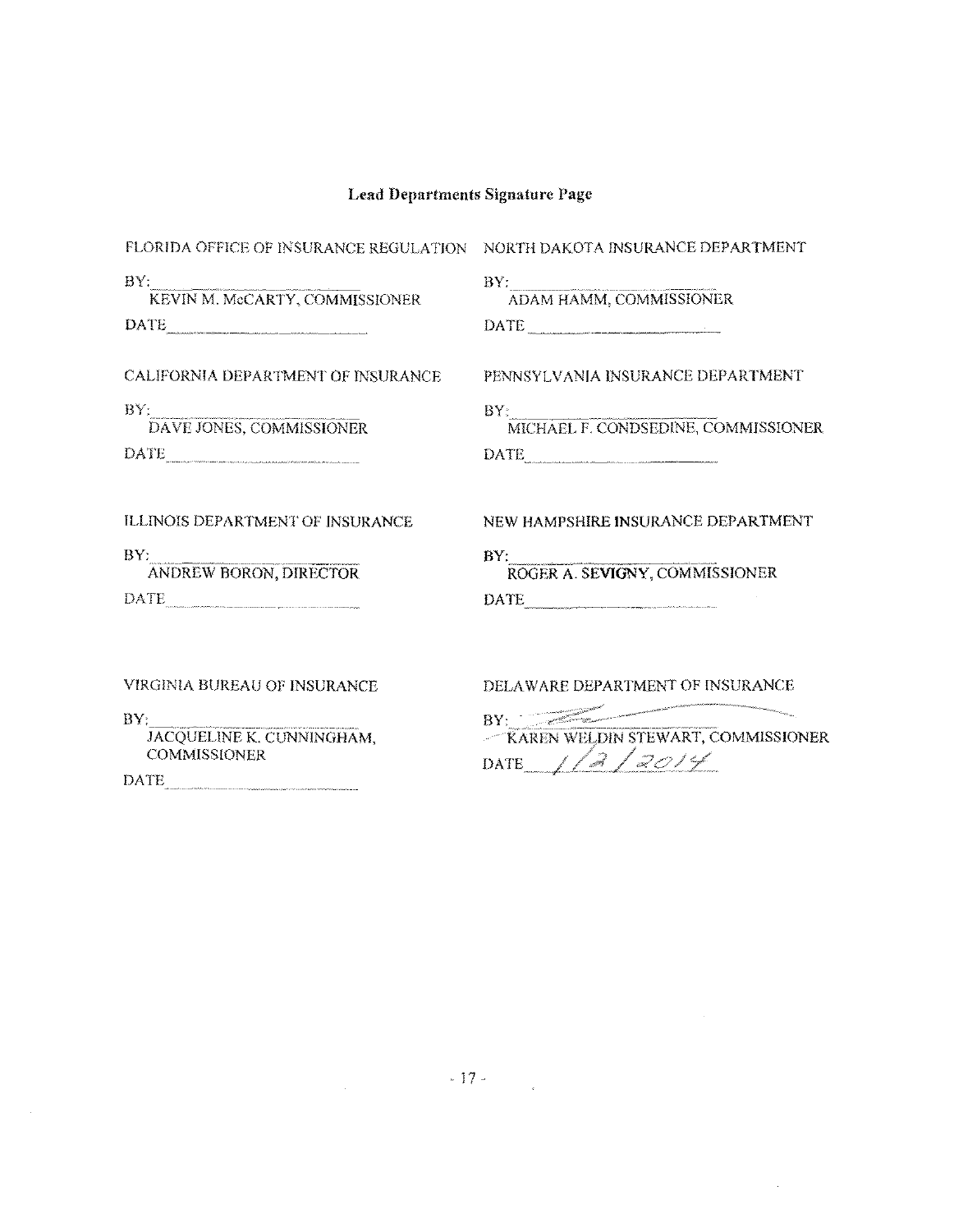## **SCHEDULE A RULES FOR IDENTIFYING DEATH MATCHES**

[n comparing Company's records of its insured's, annuitants, Annuity Contract owners. and retained asset account owners against the DMF and any updates thereto. the governing principle to be followed shall be establishing whether or not a unique biological individual identified within the Company's data is the same as a unique biological individual identified on the DMF in a case where a benefit is due and payable. In comparing the Company·s records of its insured's, annuitants. Annuity Contract owners. and retained asset account holders against the DMF. the Company shall utilize the following criteria set forth below as the minimum standard for determining what constitutes a match.

**Category I: "Exact Social Security Number Match"** occurs when the Social Security Number contained in the data found in the Company's records matches exactly to the Social Security Number contained in the DMF.

- I. The Social Security Number contained in the data fonnd in the Company's records matches in accordance with the Fuzzy Match Criteria listed below to the Social Security Number contained in the DMF, the First and Last Names match either exactly or in accordance with the Fuzzy Match Criteria listed below and the Date of Birth matches "exactly."
- 2. The Company's records do not include a Social Security Number or where the Social Security Number is incomplete (less than 7 digits) or otherwise invalid (e.g., 111111111, 999999999, 123456789), and there is a First Name, Last Name, and Date of Birth combination in the data produced by the Company that is a match against the data contained in the DMF where the First and Last Names match either exactly or in accordance with the Fuzzy Match Criteria listed below and the Date of Birth matches "exactly" subject to paragraph 3 immediately below.
- 3. If there is more than one potentially matched individual returned as a result of the process described in paragraphs I and 2 immediately above immediately above. or if both the Social Security Number and Date of Birth found in the Company's Records match in accordance with the Fuzzy Match Criteria listed below then the Company shall run the Social Security Numbers obtained from the DMF for the potential matched individuals against Accurint for Insurance or an equivalent database. If a search of those databases shows that the Social Security Number is listed at the address in the Company's records for the insured. then a Non-Social Security Number Match will be considered to have been made only for individuals with a matching address.

**Category 2: Non-Social Security Number Match"** occurs in any of the following circumstances: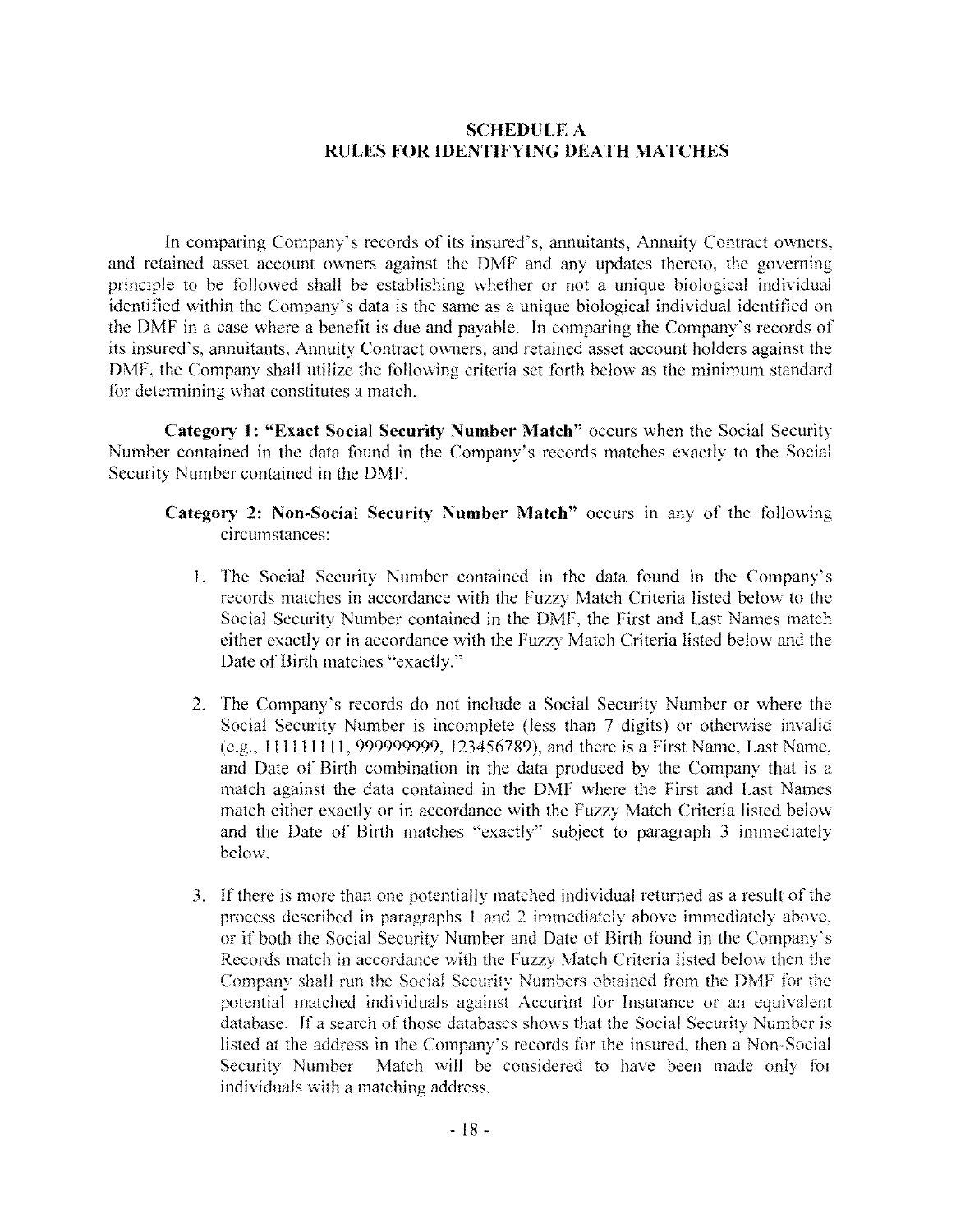4. If the Company"s systems do not contain a complete ''Date of Birth," then a ''Date of Birth'' exact match will be found to exist where the data that is available on the Company's systems does not conflict with the data contained in the DMF. By way of example, if the Company's systems only contain a month and year of birth, an exact ''Date of Birth'' match will exist if the **DMF** record contains the same month and year of birth. Additionally. if the Company's systems only contain a year of birth or contain a complete date of birth that includes a month and day of  $1/1$  (e.g., January I) followed by a year of birth, the Date of Birth will be deemed to match exactly where the year of birth in the data that is available on the Company's systems is within one (I) year of the year of birth listed in the DMF. By way of example, if the Company's systems contain 1/1/1934, an "exact" Date of Birth match will exist if the DMF record contains a year of birth of 1933, 1934 or 1935.

### **Fuzzy Match Criteria:**

- 1. A "First Name" fuzzy match includes one or more of the following:
	- a. "First Name" "Nick Names'': "JIM" and "JAMES." The Company shall utilize a Nickname database, such as the pd Nickname database from Peacock Data, Inc. or an equivalent database, as well as publicly available lists of names and nicknames to identify matching First Names where a nickname is used on one or both sides of the match.
	- b. "Initial" instead of full First Name: ''J FOX' and "JAMES FOX."
	- c. "Metaphone" (a recognized and accepted phonetic name matching algorithm created by Lawrence Philips and originally published in 1990): ·'BUDDY'' and "BUDDIE ...
	- d. Data entry mistakes with a maximum difference of one character for a First Name at least five characters in length: "HARRIETTA" and "HARRIETA.''
	- e. If First Name is provided together with Last Name in a "Full Name" format and "First Name" and "Last Name" cannot be reliably distinguished from one another: "ROBERT JOSEPll,'' both "JOSEPH ROBERT" and "ROBERT JOSEPH.''
	- f Use of interchanged First Name and "Middle Name": "ALBERT E GILBERT" and "EARL A GILBERT."
	- g. Compound First Name: "SARAH JANE" and "SARAH," or "MARY ANN" and "MARY."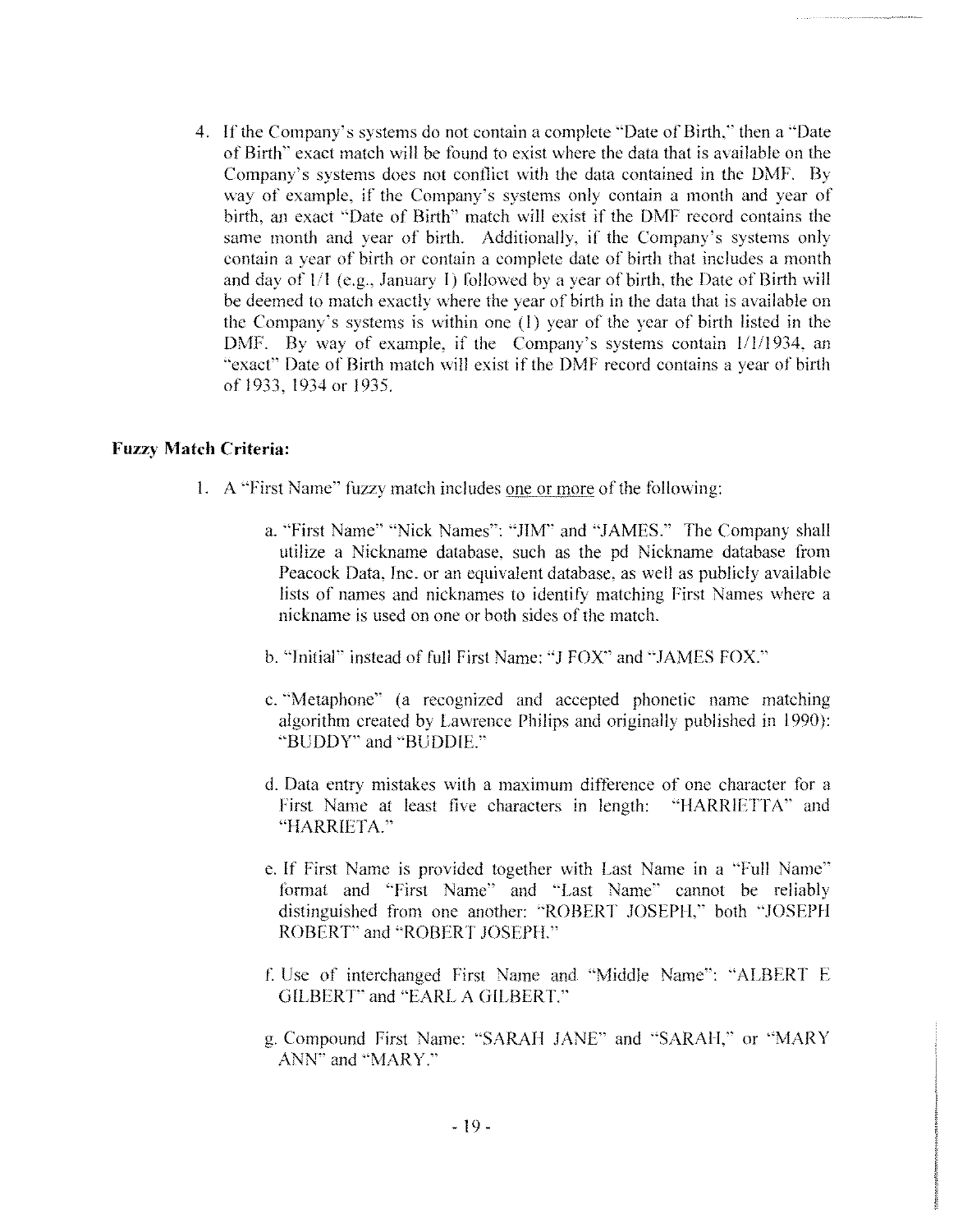- h. Use of "MRS." + "HUSBAND'S First Name + Last Name:" "MRS DAVID KOOPER" and "BERTHA KOOPER" where the Date of Birth and Social Security Number match exactly and the Last Name matches exactly or in accordance with the Fuzzy Match Criteria listed herein.
- 2. A "Last Name" fuzzy match includes one or more of the following:
	- a. "Anglicized" forms of last names: "MACDONALD" and ··MCDONALD."
	- b. Compound last name: "SMITH" and "SMITH-JONES."
	- c. Blank spaces in last name: "VON HAUSEN" and "VONHAUSEN."
	- d. "Metaphone" (a recognized and accepted phonetic name matching algorithm created by Lawrence Philips and originally published in 1990): ·'GONZALEZ" and "GONZALES."
	- e. First Name is provided together with Last Name in a ''Full Name" format and First Name and Last Name cannot be reliably distinguished from one another: ·'ROBERT JOSEPH," both '•JOSEPH ROBERT" and '"ROBERT JOSEPH."
	- f. Use of apostrophe or other punctuation characters in Last Name: "()'NEAL" and "ONEAL.''
	- g. Data entry mistakes with a maximum difference of one character for Last Name: "MACHIAVELLI" and "MACHIAVELI."
	- h. Last Name Cut-off. A match will be considered to have been made where due to the length of the Last Name. some of the last letters were not saved in the database: ''Brezzinnows'" and "Brezzinnowski'' and ''Tohightower" and "Tohightowers."
	- i. Married Female Last Name Variations: A fuzzy Last Name match will be considered to have been made even though the data does not match on the Last Name of a female if the Date of Birth and Social Security Number match exactly and the First Name matches exactly or in accordance with the Fuzzy Match Criteria listed herein.
- 3. A "Social Security Number" fuzzy match includes one of the following: a. Two Social Security Numbers with a maximum of two digits in difference, any number position: "123456789" and "123466781."
	- b. Two consecutive numbers are transposed: "123456789'' and "123457689."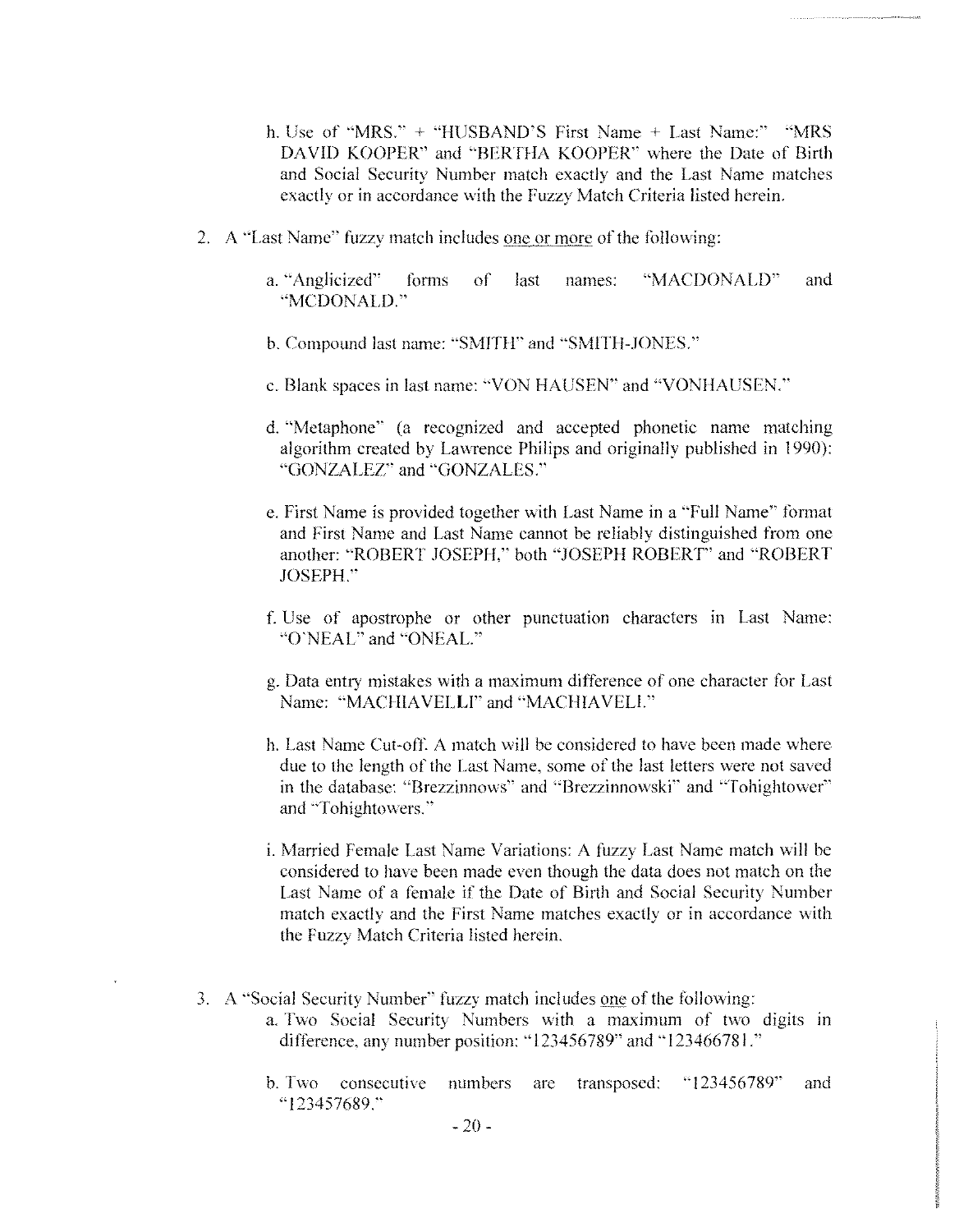c. If a Social Security Number is less than nine digits in length (with a minimum of 7 digits) and is entirely embedded within the other Social Security Number: "1234567" and "0123456789.

### **Other Matches and Mismatches**

Notwithstanding the fact that a policy is listed as a match in accordance with the foregoing rules. there will not be a reportable match if the Company is able to produce competent evidence to establish that the unique biological individual identified in the Company's data is not the same as a unique biological individual identified on the **DMF**  or such individual is not dead.